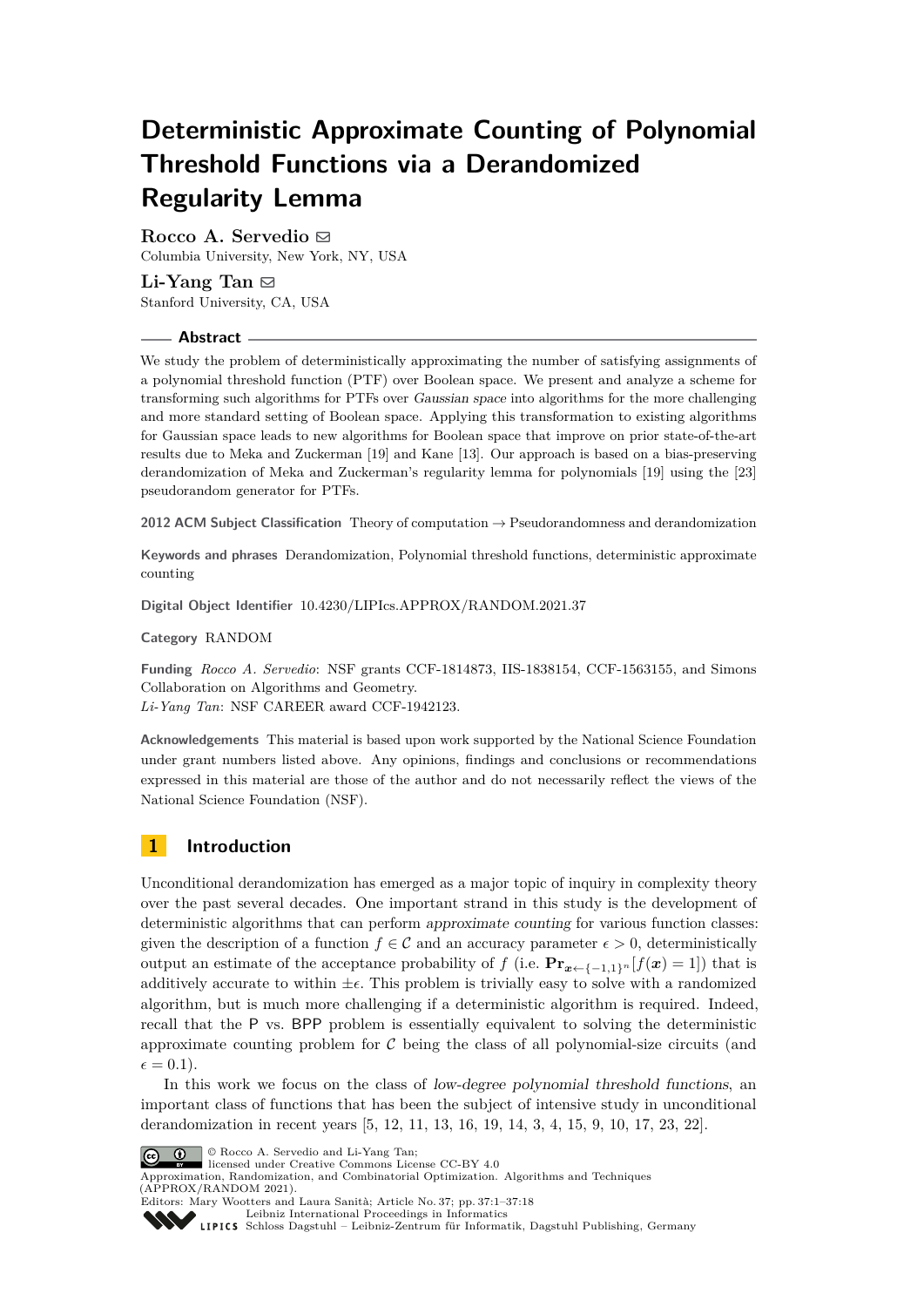## **1.1 Background: Deterministic approximate counting algorithms for PTFs**

A degree-*d* polynomial threshold function (PTF) is a function  $f(x) = \text{sign}(p(x))$  where  $p(x_1, \ldots, x_n)$  is a polynomial of degree at most *d* and sign :  $\mathbb{R} \to \{-1, 1\}$  outputs 1 iff its argument is nonnegative. Deterministic approximate counting algorithms for PTFs have been well studied in a number of different works, and the following table summarizes the runtimes of the fastest known algorithms prior to this work:

<span id="page-1-0"></span>**Table 1** Prior work on deterministic approximate counting algorithms for degree-*d* PTFs. In the runtime of [\[13\]](#page-15-1),  $O_d(\cdot)$  hides an Ackermann-type dependence on *d*, and likewise, in the runtime of [\[4\]](#page-15-8),  $O_{d,\epsilon}(\cdot)$  hides an Ackermann-type dependence on *d* and  $1/\epsilon$ . With the exception of [4], all these algorithms are based on the construction of pseudorandom generators for PTFs.

| Reference | Runtime                                                               |
|-----------|-----------------------------------------------------------------------|
| 19        | $n^{(d/\epsilon)^{O(d)}}$                                             |
| 13        | $n^{O_d(\text{poly}(1/\epsilon))}$                                    |
| 4         | $O_{d,\epsilon}(1)\cdot n^{O(d)}$                                     |
| 17        | $poly(n) \cdot exp(2^{\tilde{O}(\sqrt{\log(1/\epsilon)})})$ for $d=2$ |
| 23        | $\exp(2^{\sqrt{d \log n}}) \cdot \text{quasipoly}(1/\epsilon)$        |

## **1.1.1 Algorithms for PTFs over Gaussian space**

A fruitful theme that has emerged in the study of PTFs concerns the relationship between PTFs in the standard setting of Boolean space – PTFs over  $\{-1,1\}^n$  endowed with the uniform distribution – and PTFs in the setting of Gaussian space: PTFs over  $\mathbb{R}^n$  endowed with the Gaussian measure  $N(0, 1)^n$ .

The Gaussian setting enjoys numerous useful features that are not afforded by the Boolean setting, most of them owing to the continuous nature of  $\mathbb{R}^n$  and the rotational invariance of the Gaussian measure. In fact, the problem of approximate counting of degree-*d* PTFs over Gaussian space (i.e. approximating  $\mathbf{Pr}_{g \leftarrow N(0,1)^n} [f(g) = 1]$  where f is a degree-d PTF) can be seen to be a special case of the same problem over Boolean space, in the sense that an algorithm for the latter setting can be used to obtain an algorithm with a comparable runtime for the former setting. (This is a consequence of the invariance principle [\[20\]](#page-15-13).) For this reason, many works have focused on the special case of designing deterministic approximate counting algorithms for PTFs over Gaussian space. There are by now a number of results in this setting for which no counterparts are yet known for the more challenging Boolean setting:

**Contrasting the state of the art over Boolean and Gaussian space.** Comparing Tables [1](#page-1-0) and [2,](#page-2-0) we note that the runtime of [\[12\]](#page-15-3) is strictly better than those of [\[19\]](#page-15-0)'s and [\[13\]](#page-15-1)'s algorithms for the Boolean setting; the runtime of [\[14\]](#page-15-6) is strictly better than that of [\[13\]](#page-15-1); the runtime of [\[3\]](#page-15-7) is strictly better than that of [\[17\]](#page-15-12); and the runtime of [\[22\]](#page-16-1) remains subexponential for  $d = 2^{\tilde{\Omega}(\sqrt{\log n})}$ , whereas all algorithms for the Boolean setting trivialize once  $d = \Omega(\log n)$ .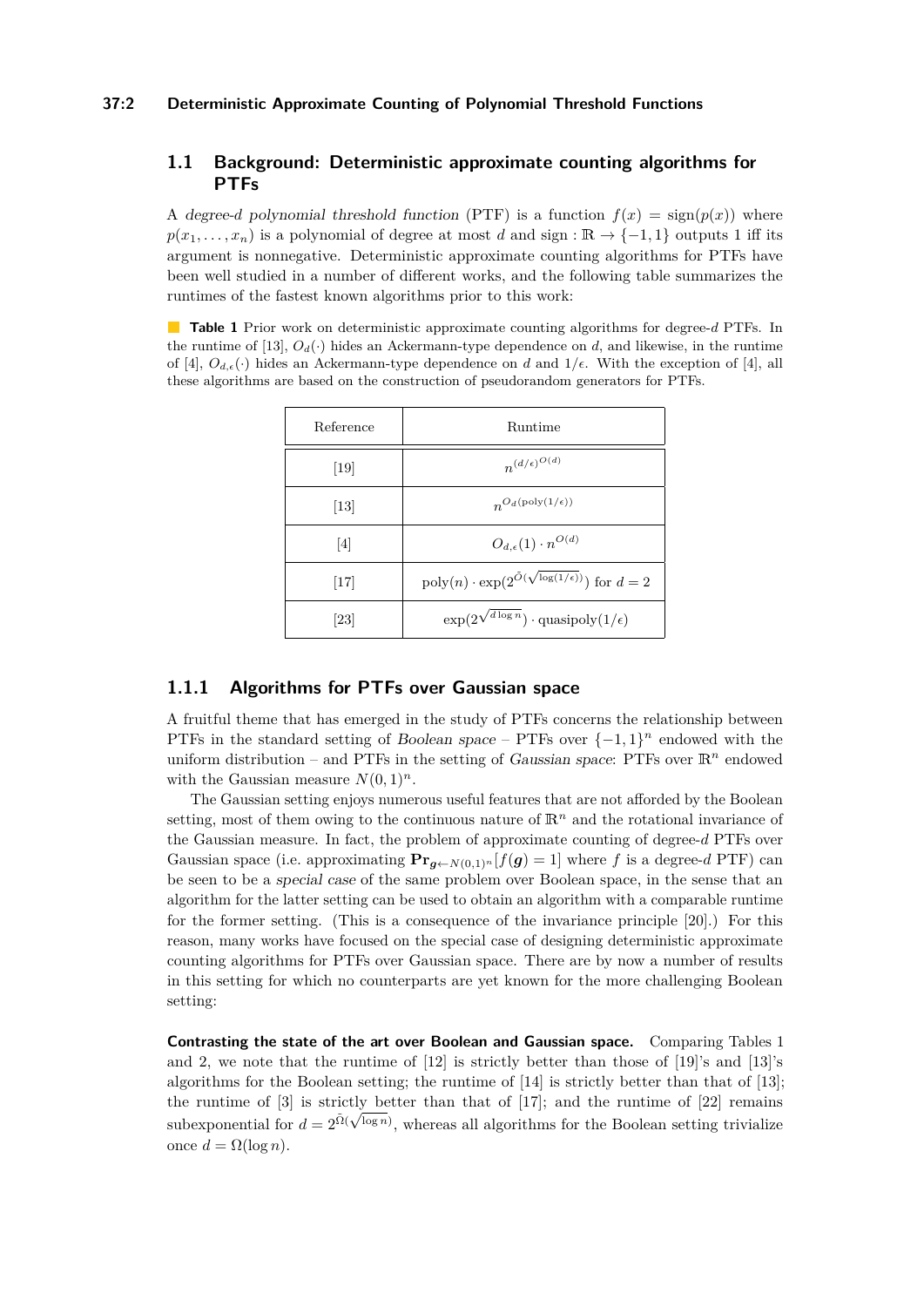| Reference | Running time                                                 |
|-----------|--------------------------------------------------------------|
| $[12]$    | $n^{2^{O(d)} \cdot \text{poly}(1/\epsilon)}$                 |
| 14        | $n^{O_{d,\kappa}(1/\epsilon)^{\kappa}}$ for all $\kappa > 0$ |
| 3         | $\text{poly}(n, 1/\epsilon)$ for $d=2$                       |
| 22        | $n^{(d/\epsilon)^{O(\log d)}}$                               |

<span id="page-2-0"></span>**Table 2** Current best deterministic approximate counting algorithms for degree-*d* PTFs over Gaussian space. With the exception of [\[3\]](#page-15-7), all these algorithms are based on the construction of pseudorandom generators for PTFs over Gaussian space.

# **1.2 This work: Upgrading algorithms for Gaussian space into ones for Boolean space**

In this work we establish a new connection between the derandomization of PTFs over Boolean and Gaussian space. We leverage this connection to transform existing deterministic approximate counting algorithms for the Gaussian setting (i.e. those summarized in Table [2\)](#page-2-0) into new state-of-the-art deterministic algorithms for approximate counting of PTFs for the more challenging Boolean setting, improving upon those summarized in Table [1.](#page-1-0)

The runtimes of our new algorithms improve upon the prior state of the art for a broad range of parameters. For  $d = \Theta(1)$ , we obtain a strict improvement for all  $\epsilon$  satisfying range or parameters. For  $a = \Theta(1)$ , we obtain a strict improvement for all  $\epsilon$  satisfying  $2^{-\Theta(\sqrt{\log n})} \leq \epsilon \leq o_n(1)$ . For  $d = \omega_n(1)$ , we obtain a strict improvement for all  $\epsilon$  satisfying  $d \log(d/\epsilon) \leq \Theta(\log n)$ . We now give precise statements of the runtimes of our new algorithms, and provide example parameter settings that highlight the main qualitative advantages of these new runtimes.

# **1.3 Our results: New deterministic approximate counting algorithms for PTFs over Boolean space**

First, by instantiating our framework with [\[12\]](#page-15-3)'s algorithm for the Gaussian setting, we obtain the following algorithm for the Boolean setting:

<span id="page-2-1"></span>▶ **Theorem 1.** *There is a deterministic algorithm for ϵ-approximate counting n-variable degree-d PTFs over Boolean space that runs in time*

 $\exp\left(2^{O(d\sqrt{1-\lambda}})\right)$  $\frac{\log(d/\epsilon)}{n}$  .  $n^{2^{O(d)} \cdot \text{poly}(1/\epsilon)}$ .

This runtime is a strict improvement of [\[19\]](#page-15-0)'s runtime and very nearly matches the  $n^{2^{O(d)} \cdot \text{poly}(1/\epsilon)}$  running time of the [\[12\]](#page-15-3) algorithm for Gaussian space. For any  $\epsilon =$  $\Theta(1/\text{polylog}(n))$ , our runtime remains  $n^{\text{polylog}(n)}$  for *d* as large as  $\tilde{\Omega}(\log \log n)$ , whereas the runtimes of all previous algorithms for the Boolean setting exceed  $n^{\text{polylog}(n)}$  once *d* is even a slightly superconstant function of *n*.

<span id="page-2-2"></span>Next, by instantiating our framework with [\[14\]](#page-15-6)'s algorithm for the Gaussian setting, we obtain the following algorithm for the Boolean setting: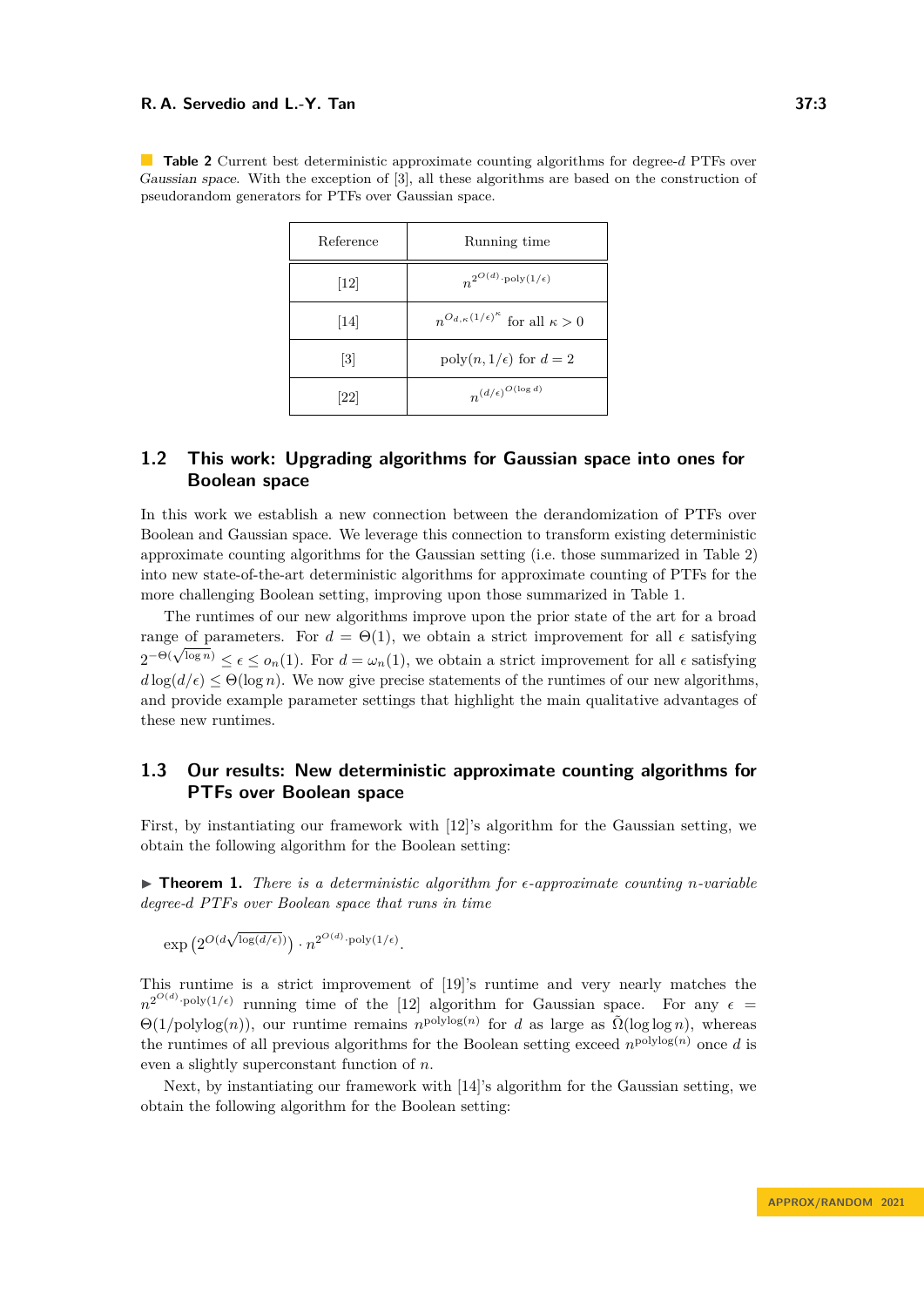## **37:4 Deterministic Approximate Counting of Polynomial Threshold Functions**

▶ **Theorem 2.** *For all κ >* 0*, there is a deterministic algorithm for ϵ-approximate counting n-variable degree-d PTFs over Boolean space that runs in time*

 $n^{O_{d,\kappa}(1/\epsilon)^{\kappa}}$ .

This runtime is a strict improvement of [\[13\]](#page-15-1)'s runtime and matches that of [\[14\]](#page-15-6)'s algorithm for the Gaussian setting. For arbitrarily large constants  $c, d \in \mathbb{N}$  and  $\epsilon = 1/(\log n)^c$ , our runtime is barely superpolynomial,  $n^{O((\log n)^{\kappa})}$  for any arbitrarily small constant  $\kappa > 0$ , whereas all previous algorithms for the Boolean setting run in time at least  $n^{(\log n)^{\Omega(c)}}$  or  $n^{(\log n)^{\Omega(d)}}$ .

**Table 3** Our new algorithms for deterministic approximate counting of degree-*d* PTFs over Boolean space. The runtime of Theorem [1](#page-2-1) is a strict improvement of [\[19\]](#page-15-0)'s; the runtime of Theorem [2](#page-2-2) is a strict improvement of [\[13\]](#page-15-1)'s, and matches that of [\[14\]](#page-15-6)'s algorithm for Gaussian space.

|           | <b>Runtime</b>                                                                                     | Follows by instantiating<br>our framework with: |
|-----------|----------------------------------------------------------------------------------------------------|-------------------------------------------------|
| Theorem 1 | $\exp\left(2^{O(d\sqrt{\log(d/\epsilon)})}\right) \cdot n^{2^{O(d)}\cdot \text{poly}(1/\epsilon)}$ | [12]'s Gaussian PRG                             |
| Theorem 2 | $n^{O_{d,\kappa}(1/\epsilon)^{\kappa}}$                                                            | [14]'s Gaussian PRG                             |

Finally, we remark that:

- $\blacksquare$  Our framework can also be instantiated with [\[3\]](#page-15-7)'s algorithm for degree-2 PTFs in the Gaussian setting to recover [\[17\]](#page-15-12)'s PRG-based algorithm for degree-2 PTFs in the Boolean setting (and in fact, we are able to improve it slightly by eliminating the polylog $(1/\epsilon)$ ) factor suppressed by the  $\tilde{O}(\cdot)$  in its runtime);
- Our framework can also be instantiated with [\[22\]](#page-16-1)'s algorithm for degree-*d* PTFs in the  $\overline{\phantom{a}}$ Gaussian setting, yielding a deterministic algorithm for degree-*d* PTFs over Boolean space that runs in time  $\exp\left(2^{O(d\sqrt{\log(d/\epsilon)})}\right) \cdot n^{(d/\epsilon)^{O(\log d)}}$ . Like Theorem [1,](#page-2-1) this runtime is a strict improvement of [\[19\]](#page-15-0)'s runtime.

# <span id="page-3-1"></span>**1.4 Our approach: Derandomizing Meka and Zuckerman's regularity lemma**

Our main new tool is a derandomization of the [\[19\]](#page-15-0) regularity lemma. To explain what this means, we begin by recalling the basics of the original [\[19\]](#page-15-0) regularity lemma.

A multivariate polynomial  $p$  is said to be *regular* if, intuitively, no variable has high influence (we give precise definitions in Section [2\)](#page-5-0). Let us recall the original [\[19\]](#page-15-0) regularity lemma: given any degree-*d* polynomial over  $\{-1, 1\}^n$ , it gives an efficient (deterministic) algorithm which builds a not-too-large decision tree such that at almost every leaf *ρ*, the resulting polynomial  $p<sub>\rho</sub>$  (*p* restricted according the partial assignment corresponding to that leaf) is such that either (i)  $p_\rho$  is regular, or (ii) sign( $p_\rho$ ) is close to either the constant +1 function or the constant  $-1$  $-1$  function.<sup>1</sup>

<span id="page-3-0"></span><sup>&</sup>lt;sup>1</sup> We note that a similar regularity lemma was given in simultaneous work of [\[6\]](#page-15-14) (see also [\[18\]](#page-15-15)); that work employed a slightly different technical definition of what it means for a polynomial to be "regular", and it gave a similar algorithm to build a decision tree with similar properties for that related notion. However, in the current work for technical reasons it is essential that we use the [\[19\]](#page-15-0) notion of regularity; we explain this in more detail in Remark [22](#page-17-0) in Appendix [B.2.](#page-17-1)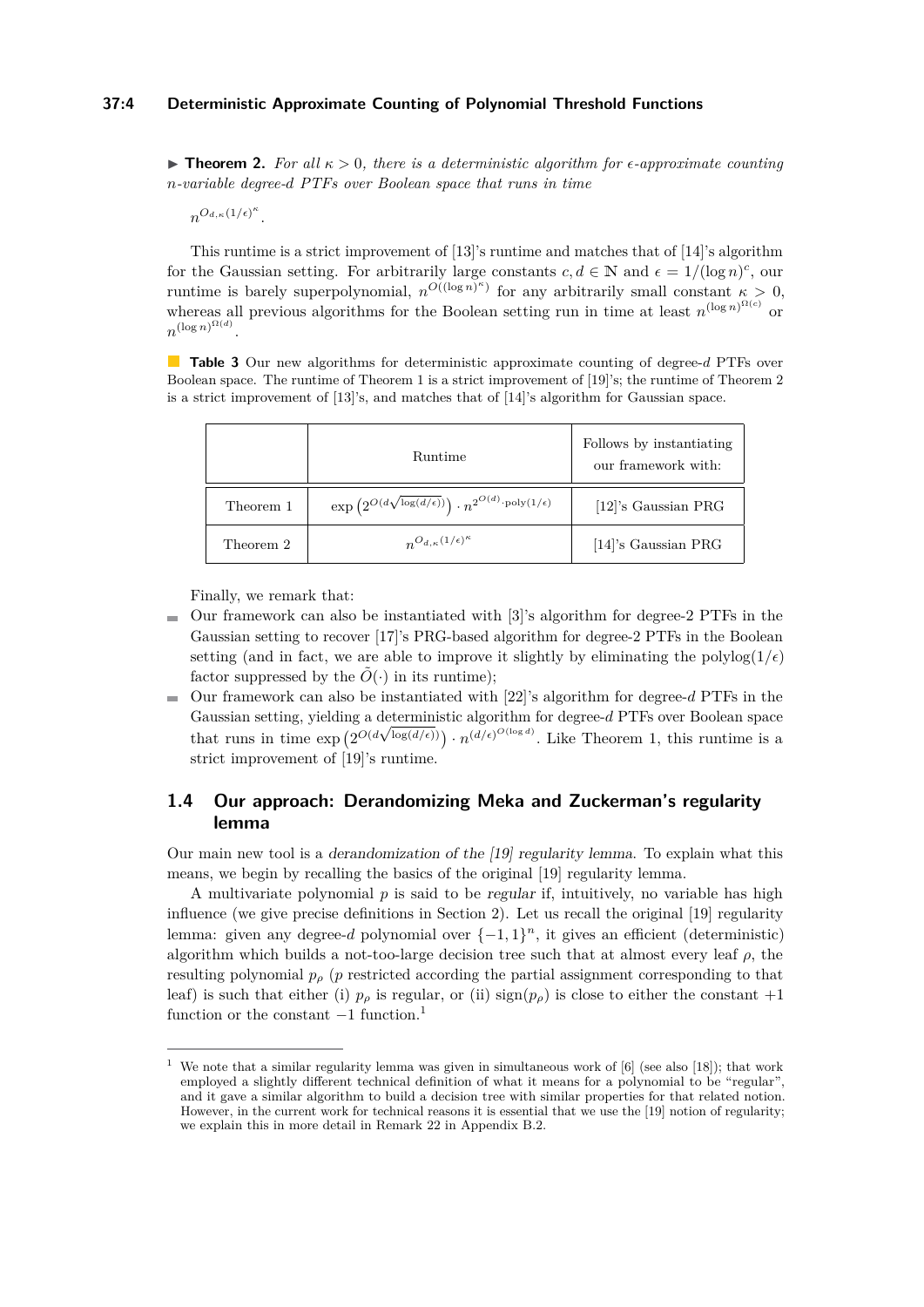The [\[19\]](#page-15-0) regularity lemma is useful for derandomization because it lets one reduce the general Boolean case to the "regular" Boolean case, which can be easier because sophisticated mathematical tools like central limit theorems and invariance principles can be brought to bear on regular polynomials over  $\{-1,1\}^n$  to relate them to the corresponding polynomials over the Gaussian domain. Indeed, the [\[19\]](#page-15-0) regularity lemma and related results play an important role in a number of PRG and approximate counting results for polynomial threshold functions, including the works of [\[19,](#page-15-0) [13,](#page-15-1) [4\]](#page-15-8) mentioned above. However there is often a substantial algorithmic cost associated with the use of a regularity lemma, because building the decision tree (or equivalently, exploring all of its leaves) can be relatively expensive.

**Our derandomization of the regularity lemma.** The above-described standard strategy of building and visiting all of the leaves of a decision tree corresponds to using true uniform randomness to choose a path through the decision tree. The intuition behind our derandomized version of the regularity lemma is as follows: by choosing a path through the decision tree according to a suitable *pseudorandom* distribution, it is possible, from an algorithmic perspective, to "build and visit only a tiny fraction of the leaves of the decision tree." This can be much more efficient than visiting all leaves.

Intuitively, the leaves that our derandomized regularity lemma constructs are determined by the output of a PRG for degree-*d* PTFs over *m* variables where *m* is the depth of the decision tree.<sup>[2](#page-4-0)</sup> As our analysis shows, for the purpose of deterministic approximate counting for the original PTF  $sign(p)$ , it suffices to do deterministic approximate counting on just the PTFs sign $(p_{\rho})$  for these (relatively few) leaves  $\rho$ .

More precisely, we prove a general result, Theorem [15,](#page-8-0) which encapsulates the above approach. It outputs a collection of restrictions (which can be thought of as a very small subset of the leaves of the decision tree that the original regularity lemma constructs) with the following property: given an accurate estimate of the fraction of assignments satisfying  $sign(p<sub>\rho</sub>)$  for each restriction  $\rho$  in the collection, combining these estimates in the obvious way gives an accurate estimate of the overall fraction of inputs in  $\{-1, 1\}^n$  that satisfy the original PTF sign(*p*). Moreover (and crucially), each restriction  $\rho$  in the collection is such that either the restricted polynomial  $p_\rho$  is highly regular, or else  $sign(p_\rho)$  is a close-to-constant function.

For the purpose of deterministic approximate counting, restrictions where  $sign(p<sub>o</sub>)$  is a close-to-constant function are easy to handle, and thanks to the invariance principle, at restrictions where  $p<sub>\rho</sub>$  is regular we can do Gaussian deterministic approximate counting and the resulting estimate of  $\mathbf{Pr}_{g \leftarrow N(0,1)^n}[\text{sign}(p_\rho(g)) = 1]$  will be an accurate estimate of  $Pr_{x \leftarrow \{-1,1\}^n}$  [sign( $p_\rho(x)$ )] for the Boolean problem. Thus, the overall running time of the deterministic approximate counting algorithm we obtain from the regularity lemma is essentially the running time of (i) "fooling Boolean PTFs over few variables" (to build the tree) times the running time of (ii) "Gaussian determinstic approximate counting" (to handle the regular leaves).

## **1.4.1 Applying the derandomized regularity lemma**

To obtain an efficient deterministic approximate counting algorithm from this approach, in part (i) above it is okay to use a PRG with a relatively poor dependence on the number of variables, since the number of variables is quite small. Such a generator is provided for us by

<span id="page-4-0"></span><sup>2</sup> This is actually an oversimplification: the regularity lemma works in a sequence of "atomic stages" to build a tree, and our approach actually works by derandomizing each atomic stage separately. The cost of a single atomic stage provides the dominant contribution to the overall cost, though, so the intuition is correct.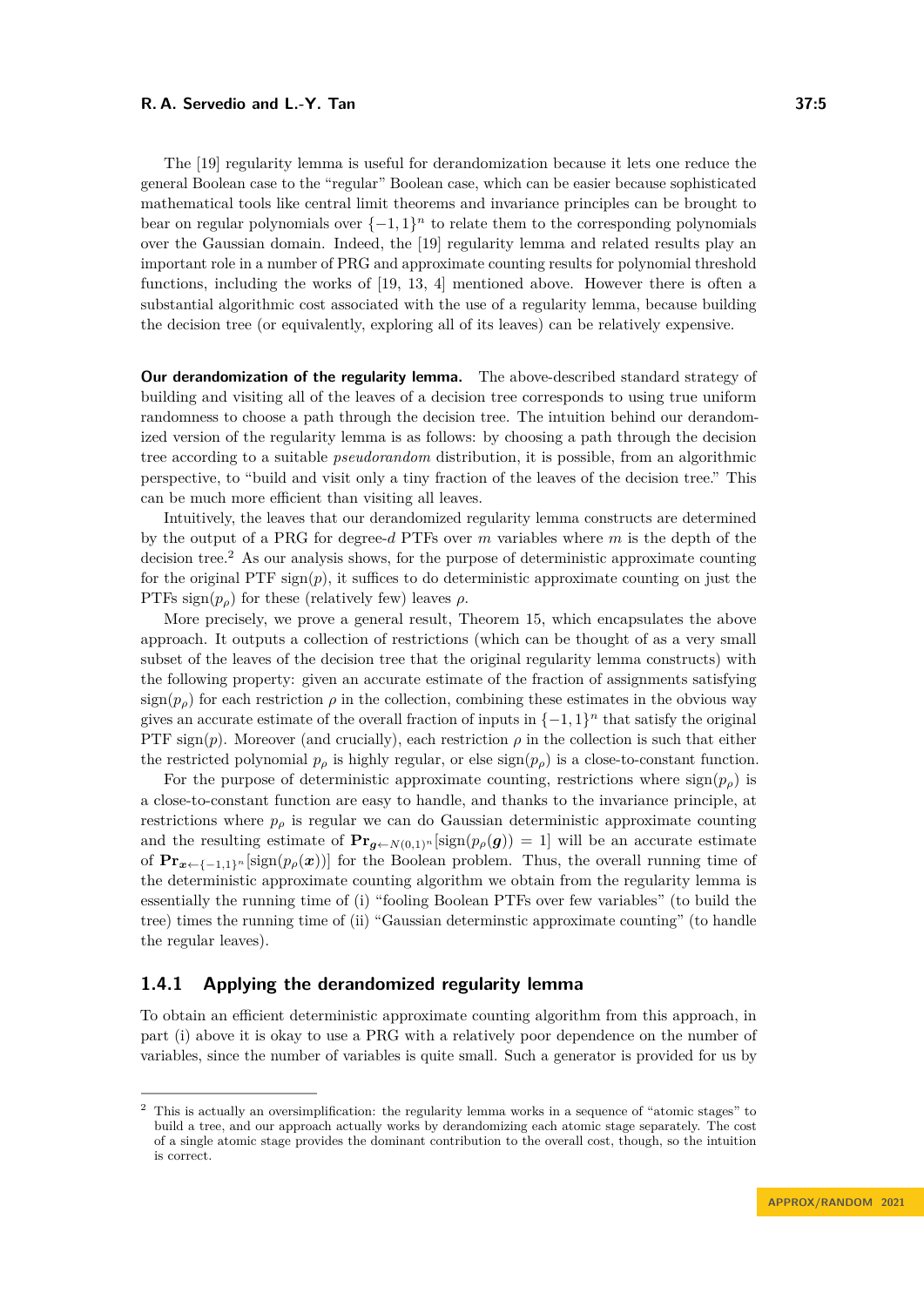#### **37:6 Deterministic Approximate Counting of Polynomial Threshold Functions**

the [\[23\]](#page-16-0) PRG (or rather a slight variant of it which we need for technical reasons); we can afford this generator's poor dependence on the number of variables, and using it lets us take advantage of its better dependence on the other parameters (it is clear from Table 1 that [\[23\]](#page-16-0) has a better dependence on both  $d$  and  $\epsilon$  than any of the other algorithms in that table).

By applying our derandomized regularity lemma with (essentially) the [\[23\]](#page-16-0) PRG for part (i) and the Gaussian result of [\[12\]](#page-15-3) for part (ii), we obtain Theorem [1.](#page-2-1) By using instead [\[14\]](#page-15-6)'s algorithm for the Gaussian setting for part (ii), we obtain Theorem [2.](#page-2-2)

## <span id="page-5-0"></span>**2 Preliminaries**

We start by establishing some basic notation. We write  $[n]$  to denote  $\{1, 2, \ldots, n\}$  and  $[k, \ell]$  to denote  $\{k, k+1, \ldots, \ell\}$ . We use bold font to denote random variables. We write  $\mathbf{E}[X]$  and  $\text{Var}[X]$  to denote expectation and variance of a random variable X and write  $\mathbf{E}_{\mathbf{X} \leftarrow \mathcal{D}}[\mathbf{X}]$ ,  $\mathbf{Var}_{\mathbf{X} \leftarrow \mathcal{D}}[\mathbf{X}]$ , and the like to indicate that the random variable *X* has distribution D. If *S* is a finite set then " $X \leftarrow S$ " means that X is distributed uniformly over *S*; if no distribution is specified for a random variable taking values in  $\{-1, 1\}^n$  then the implied distribution is uniform over  $\{-1,1\}^n$ . For  $x \in \{-1,1\}^n$  and  $A \subseteq [n]$  we write  $x_A$  to denote  $(x_i)_{i \in A}$ .

For a function  $f: \{-1,1\}^n \to \mathbb{R}$  and  $q \geq 1$ , we denote by  $||f||_q$  its  $\ell_q$  norm with respect to the uniform distribution, i.e.,  $||f||_q \stackrel{\text{def}}{=} \mathbf{E}[|p(x)|^q]^{1/q} = \mathbf{E}_{x \leftarrow \{-1,1\}^n} [|p(x)|^q]^{1/q}.$ We write  $||f||_{q,\mathcal{D}}$  to denote its  $\ell_q$  norm with respect to the distribution  $\mathcal{D}$ , i.e.  $||f||_{q,\mathcal{D}} \stackrel{\text{def}}{=}$  $\mathbf{E}_{\bm{x} \leftarrow \mathcal{D}}[|p(\bm{x})|^q]^{1/q}.$ 

For Boolean-valued functions  $f, g: \{-1, 1\}^n \to \{-1, 1\}$  the distance between f and g, denoted dist $(f, g)$ , is  $\Pr[f(x) \neq g(x)]$ .

## <span id="page-5-1"></span>**2.1 Fourier analysis of Boolean functions**

**Fourier Analysis over**  $\{-1, 1\}^n$  and Influences. We consider functions  $f : \{-1, 1\}^n \to \mathbb{R}$ , and we think of the inputs  $x$  to  $f$  as being distributed according to the uniform probability distribution. The set of such functions forms a  $2<sup>n</sup>$ -dimensional real inner product space with inner product given by  $\langle f, g \rangle = \mathbf{E}[f(x)g(x)]$ . The set of functions  $(\chi_S)_{S \subseteq [n]}$  defined by  $\chi_S(x) = \prod_{i \in S} x_i$  forms a complete orthonormal basis for this space. Given a function  $f: \{-1, 1\}^n \to \mathbb{R}$  we define its *Fourier coefficients* by  $\hat{f}(S) \stackrel{\text{def}}{=} \mathbf{E}[f(\bm{x})\chi_S(\bm{x})]$ , and we have that  $f(x) = \sum_{S} f(S) \chi_S(x)$ . We refer to the maximum |*S*| over all nonzero  $f(S)$  as the *Fourier degree* of *f.*

As a consequence of orthonormality we have *Plancherel's identity*  $\langle f, g \rangle = \sum_{S} f(S) \hat{g}(S)$ ,<br>ch has as a gracial sase *Paracual's identity*  $\mathbf{F}^{[f]}(\mathcal{D})^2$ ,  $\sum_{S} \hat{f}(S)^2$ . From this it follows which has as a special case *Parseval's identity*,  $\mathbf{E}[f(\mathbf{x})^2] = \sum_S \hat{f}(S)^2$ . From this it follows that for every  $f: \{-1,1\}^n \to \{-1,1\}$  we have  $\sum_{S} \widehat{f}(S)^2 = 1$ . We recall the well-known fact that the total influence  $\text{Inf}(f)$  of any Boolean function equals  $\sum_{S} \hat{f}(S)^2 |S|$ . Note that, in this setting, the expectation and the variance can be expressed in terms of the Fourier coefficients of *f* by  $\mathbf{E}[f] = \hat{f}(\emptyset)$  and  $\mathbf{Var}[f] = \sum_{\emptyset \neq S \subseteq [n]} \hat{f}(S)^2$ .

Let  $f : \{-1,1\}^n \to \mathbb{R}$  and  $f(x) = \sum_{S} \widehat{f}(S) \chi_S(x)$  be its Fourier expansion. The *influence* of variable *i* on *f* is  $\text{Inf}_i(f) \stackrel{\text{def}}{=} \sum_{S \ni i} \widehat{f}(S)^2$ , and the *total influence* of *f* is  $\text{Inf}(f) =$  $\sum_{i=1}^n \mathrm{Inf}_i(f)$ .

**Bounded independence and bounded uniformity distributions.** A distribution  $\mathcal{D}$  on  ${-1, 1}$ <sup>*n*</sup> is said to be *k-wise independent* if any collection of *k* distinct coordinates  $i_1, \ldots, i_k$ are such that  $x_{i_1}, \ldots, x_{i_k}$  are independent when  $x \leftarrow \mathcal{D}$ . If each  $x_i$  additionally is uniform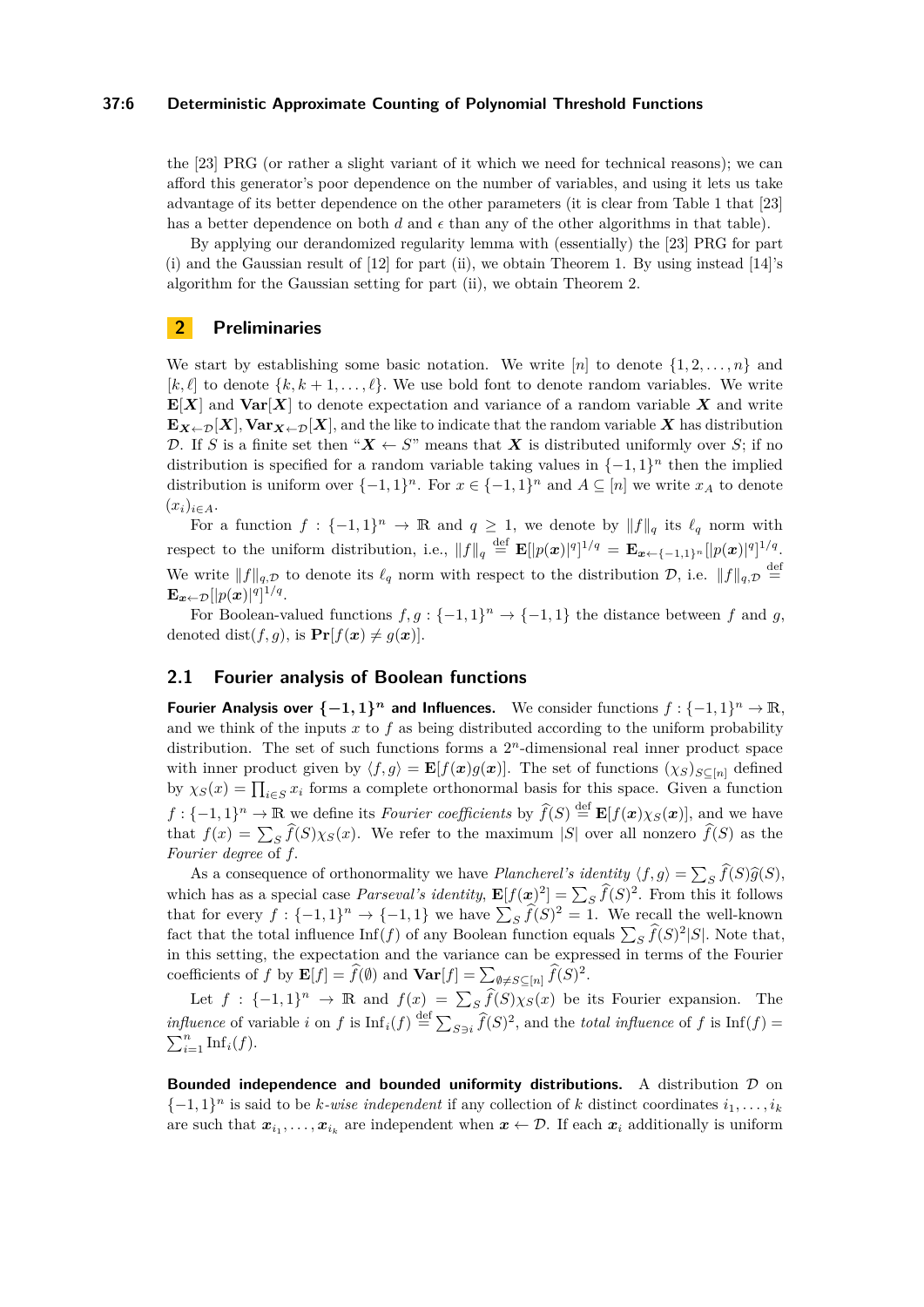over  $\{-1, 1\}$ , then the distribution D is said to be *k-wise uniform*. We note that if D is a *k*-wise uniform distribution over  $\{-1, 1\}^n$ , then for any degree-*k* polynomial *p*, it holds by linearity of expectation that

$$
\mathbf{E}_{\mathbf{z}\leftarrow\mathcal{D}}[p(\mathbf{z})] = \mathbf{E}_{\mathbf{x}\leftarrow\{-1,1\}^n}[p(\mathbf{x})],\tag{1}
$$

and hence if  $D$  is  $(qk)$ -wise uniform for even q, it holds that

<span id="page-6-1"></span>
$$
||p||_q = ||p||_{q,\mathcal{D}}.\tag{2}
$$

**Useful probability bounds.** We first recall the  $(2,4)$ -Hypercontractivity theorem of [\[2,](#page-15-16) [7\]](#page-15-17):

<span id="page-6-0"></span>▶ **Theorem 3** ((2,4)-Hypercontractivity, special case of Theorem 9.21 of [\[21\]](#page-15-18) / Lemma 4.3 of  $[8]$ ). Let  $p: \{-1, 1\}^n \to \mathbb{R}$  be a degree-d multilinear polynomial. Then

 $||p||_4 \leq 3^{d/2} \cdot ||p||_2.$ 

For our purposes we will need a derandomized version of Theorem [3,](#page-6-0) where the expectations are with respect to a suitable pseudorandom distribution. As an immediate consequence of Equation [\(2\)](#page-6-1), we obtain the following corollary of Theorem [3:](#page-6-0)

<span id="page-6-5"></span> $\triangleright$  **Corollary 4** ((2,4)-Hypercontractivity for bounded-uniformity distributions). Let  $p$ :  ${-1, 1}$ <sup>n</sup>  $\rightarrow \mathbb{R}$  *be a degree-d multilinear polynomial. If*  $\mathcal{D}$  *is a 4d-wise uniform distribution over* {−1*,* 1} *<sup>n</sup>, then*

 $||p||_{4,\mathcal{D}} \leq 3^{d/2} \cdot ||p||_{2,\mathcal{D}}.$ 

We will need the following fact, which is a consequence of  $(2, 4)$ -hypercontractivity and states that a low-degree polynomial must exceed its expectation with nonnegligible probability:

<span id="page-6-2"></span>▶ **Fact 5** (Lemma 5.4 of [\[8\]](#page-15-19)). *Let*  $p: \{-1, 1\}^n \to \mathbb{R}$  *be a degree-d multilinear polynomial normalized so that*  $\text{Var}[p] = 1$ *. Then there is an absolute constant*  $C > 0$  *such that* 

$$
\Pr_{\mathbf{x} \leftarrow \{-1,1\}^n} \left[ p(\mathbf{x}) \ge \mathbf{E}[p] + 2^{-Cd} \right] \ge 2^{-O(d)}.
$$

We will also need a derandomized version of Fact [5:](#page-6-2)

<span id="page-6-3"></span>▶ **Fact 6** (Fact [5](#page-6-2) for bounded-uniformity distributions)**.** *Let p* : {−1*,* 1} *<sup>n</sup>* → R *be a degree-d multilinear polynomial normalized so that*  $Var[p] = 1$ *. If*  $D$  *is a 4d-wise uniform distribution over*  $\{-1, 1\}^n$ *, then there is an absolute constant*  $C > 0$  *such that* 

$$
\Pr_{\boldsymbol{x} \leftarrow \{-1,1\}^n} \left[ p(\boldsymbol{x}) \ge \mathbf{E}[p] + 2^{-Cd} \right] \ge 2^{-O(d)}
$$

For the sake of completeness, we include the short proof of Fact [6](#page-6-3) in Appendix [A.](#page-16-2)

*.*

**Invariance.** We recall the invariance principle of Mossel, O'Donnell and Oleszkiewicz, specifically Theorem 3*.*19 under hypothesis **H4** in [\[20\]](#page-15-13):

<span id="page-6-4"></span>▶ **Theorem 7** ([\[20\]](#page-15-13)). Let  $p(x) = \sum_{S \subseteq [n], |S| \le d} \widehat{p}(S) \chi_S(x)$  be a degree-*d* multilinear polynomial *with*  $\textbf{Var}[p] = 1$ *. Suppose each coordinate*  $\overline{i} \in [n]$  *has*  $\text{Inf}_i(p) \leq \tau$ *. Then,* 

$$
\sup_{t\in\mathbb{R}}\left|\mathbf{Pr}_{\mathbf{x}\leftarrow\{-1,1\}^n}[p(\mathbf{x})\leq t]-\mathbf{Pr}_{\mathcal{G}\leftarrow N(0,1)^n}[p(\mathcal{G})\leq t]\right|\leq O(d\tau^{1/(8d)}).
$$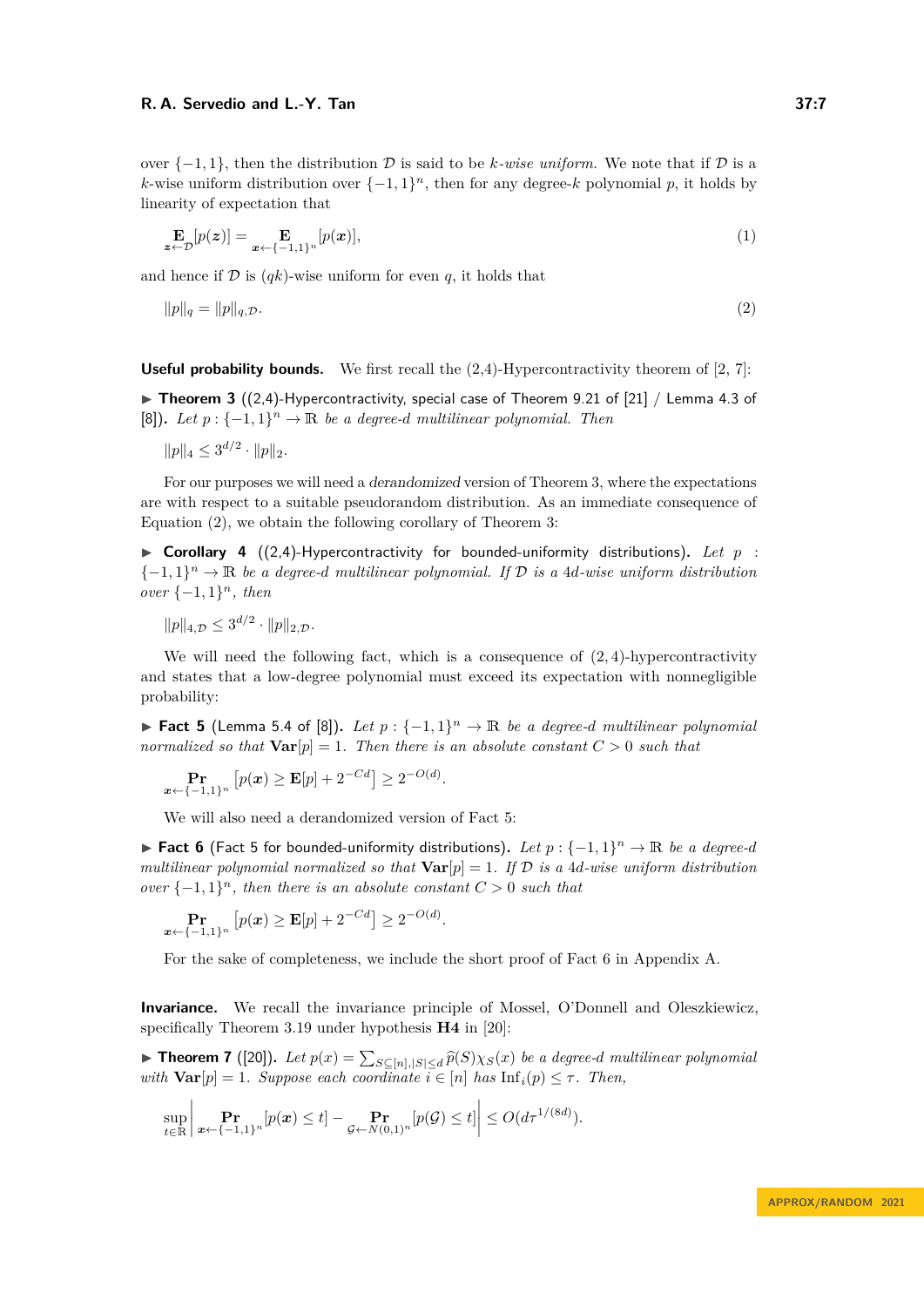## **2.2 PTFs, regularity, and the critical index**

<span id="page-7-2"></span>▶ **Definition 8** (Regularity)**.** *We say that a degree-d polynomial p is τ* -regular *if*

$$
\sqrt{\sum_{j=i}^{n} \text{Inf}_i(p)^2} \leq \tau \sum_{j=1}^{n} \text{Inf}_j(p).
$$

▶ **Definition 9** (*τ* -critical index)**.** *Let p be a degree-d polynomial, and assume (without loss of generality) that the variables of p* are ordered so that  $\text{Inf}_1(p) \geq \text{Inf}_2(p) \geq \ldots \geq \text{Inf}_n(p)$ . *The τ* -critical index of *p is the least i such that*

$$
\mathrm{Inf}_{i+1}(p) \le \tau^2 \sum_{j=i+1}^n \mathrm{Inf}_j(p).
$$

## **3 Derandomizing Meka and Zuckerman's regularity lemma**

## **3.1 Overview of [\[19\]](#page-15-0)'s regularity lemma and its proof**

In this subsection we state Meka and Zuckerman's regularity lemma for low-degree polynomials [\[19\]](#page-15-0), and recall its key elements at a level of detail which will enable us to build on those elements.

<span id="page-7-1"></span>▶ **Lemma 10** (Implicit in the proof of Lemma 5.17 of [\[19\]](#page-15-0))**.** *There is a deterministic algorithm which, on input a degree-d polynomial p and parameters τ, ϵ, δ, outputs a decision tree of depth*

$$
\operatorname{depth}(d, \tau, \epsilon, \delta) := \frac{2^{O(d)}}{\tau^2} \cdot \log(\frac{1}{\delta}) \log(\frac{1}{\epsilon})
$$

*with the following property: with probability*  $1 - \epsilon$ , a random path down the tree reaches a *leaf ρ such that p<sup>ρ</sup> is either*

**1.** *τ -regular, or*

*ρ*←{−1*,*1}[*K*]

2. *the PTF* sign( $p_{\rho}$ ) *is*  $\delta$ *-close to the constant function* sign( $\mathbf{E}[p_{\rho}]$ ).

*The running time of this tree construction algorithm is*  $\text{poly}(n^d, 2^{\text{depth}(d,\tau,\epsilon,\delta)})$ .

The algorithm of [\[19\]](#page-15-0) recursively constructs the tree in a sequence of simple "atomic steps". We now describe how a single atomic step works. Consider a leaf *ρ* of the decision tree; initially the leaf  $\rho$  is simply the root of the tree corresponding to the empty restriction. The algorithm behaves differently depending on how large the  $\tau$ -critical index of  $p_\rho$  is:

**Large critical index.** If the polynomial  $p_\rho$  has "large"  $\tau$ -critical index (larger than a parameter *K* which is  $2^{O(d)} \log(1/\delta)/\tau^2$  then an "atomic step" consists of fixing the *K* variables which have the highest influence in  $p_{\rho}$ , i.e. replacing the current leaf with a complete depth-*K* decision tree that exhaustively queries those variables. The key to the analysis of this case is the following structural result, which is Lemma 5.2 of [\[8\]](#page-15-19):

<span id="page-7-0"></span>▶ **Lemma 11** (restatement of [\[8\]](#page-15-19)'s Lemma 5.2: Large critical index)**.** *There is a universal constant*  $C_1 > 0$  *such that the following holds. Let*  $p: \{-1, 1\}^n \to \mathbb{R}$  *be a degree-d multilinear polynomial with*  $\tau$ -*critical index at least*  $K \coloneqq 2^{C_1 d} \log(1/\delta)/\tau^2$ . Then

*,*

$$
\Pr_{\{-1,1\}^{[K]}}\big[\operatorname{{\bf Var}}[p_{\boldsymbol{\rho}}] \leq \delta\operatorname{{\bf E}}[p_{\boldsymbol{\rho}}]^2\big] \geq 2^{-O(d)}
$$

*and consequently by Chebyshev's inequality,*

$$
\Pr_{\boldsymbol{\rho} \leftarrow \{-1,1\}^{[K]}} \left[ \text{sign}(p_{\boldsymbol{\rho}}) \text{ is } \delta\text{-close to } \text{sign}(\mathbf{E}[p_{\boldsymbol{\rho}}]) \right] \ge 2^{-O(d)}.
$$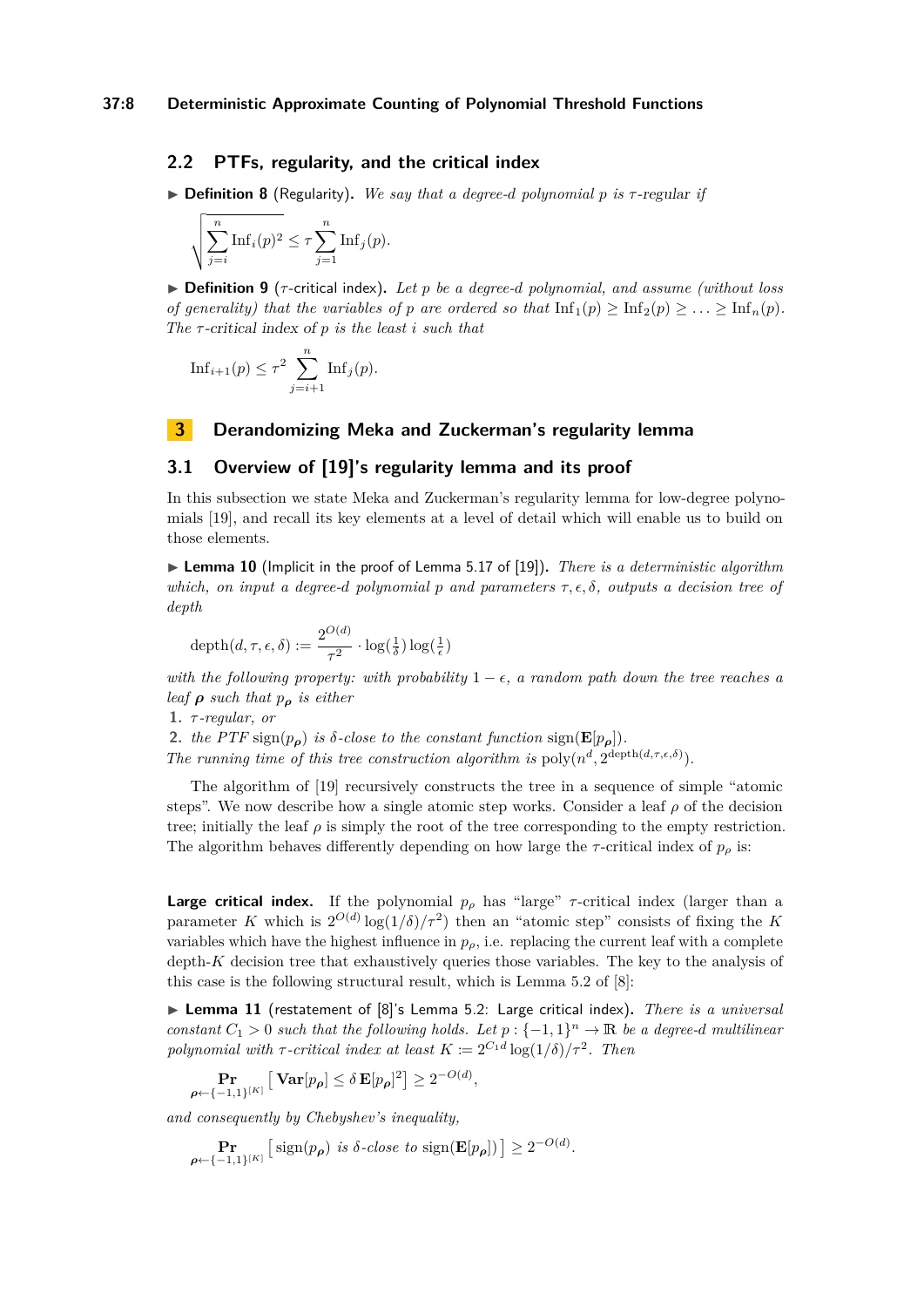**Small critical index.** If the polynomial has small *τ* -critical index (smaller than *K*), then an "atomic step" consists of fixing the "head" variables  $[k]$  up to the critical index (again building a complete decision tree over those  $k \leq K$  variables). The key to the analysis of this case is the following structural result, which is Lemma 5.1 of [\[8\]](#page-15-19):

<span id="page-8-3"></span>▶ **Lemma 12** (restatement of [\[8\]](#page-15-19)'s Lemma 5.1: Small critical index)**.** *Let p* : {−1*,* 1} *<sup>n</sup>* → R *be a degree-d multilinear polynomial with*  $\tau$ -critical index  $k \in [n]$ *. Then* 

$$
\Pr_{\boldsymbol{\rho} \leftarrow \{-1,1\}^{[k]}} \left[ p_{\boldsymbol{\rho}} \text{ is } \tau' \text{-regular} \right] \ge 2^{-O(d)}, \quad \text{where } \tau' \le 2^{O(d)} \cdot \tau.
$$

Given these two results, a relatively straightforward analysis (which is in fact a special case of the analysis we give in the subsequent subsections) shows that after at most  $2^{O(d)} \log(1/\epsilon)$ levels of these "atomic steps", at most an  $\epsilon$  fraction of paths will not have terminated either in a close-to-constant leaf or a regular leaf.

# **3.2 The high level idea of our approach: Derandomizing each "atomic step" in a bias-preserving manner**

The first important technical ingredient of our approach is in the following two lemmas, Lemma [13](#page-8-1) and [14,](#page-8-2) which give derandomized versions of Lemma [11](#page-7-0) and [12](#page-8-3) respectively. Intuitively, these results say that in each of Lemma [11](#page-7-0) and [12,](#page-8-3) rather than considering the uniform distribution over all restrictions fixing  $[K]$  and  $[k]$  respectively, it suffices to consider instead a suitable pseudorandom distribution over restrictions.

<span id="page-8-1"></span>▶ Lemma 13 (Bounded uniformity suffices for Lemma [11:](#page-7-0) Large critical index). Let p:  ${-1, 1}$ <sup>n</sup>  $\rightarrow \mathbb{R}$  *be a degree-d multilinear polynomial with τ*-*critical index at least*  $K :=$  $2^{C_1d}\log(1/\delta)/\tau^2$ , where  $C_1$  *is the universal constant from Lemma [11.](#page-7-0)* Let  $\mathcal D$  be a 4*d*-wise *uniform distribution over*  $\{-1, 1\}^K$ *. Then* 

$$
\Pr_{\boldsymbol{\rho} \leftarrow \mathcal{D}} \left[ \mathbf{Var}[p_{\boldsymbol{\rho}}] \le \delta \mathbf{E}[p_{\boldsymbol{\rho}}]^2 \right] \ge 2^{-O(d)},
$$

*and consequently by Chebyshev's inequality,*

$$
\Pr_{\boldsymbol{\rho} \leftarrow \mathcal{D}} \left[ \text{sign}(p_{\boldsymbol{\rho}}) \text{ is } \delta\text{-close to } \text{sign}(\mathbf{E}[p_{\boldsymbol{\rho}}]) \right] \ge 2^{-O(d)}.
$$

<span id="page-8-2"></span>▶ **Lemma 14** (Bounded uniformity suffices for Lemma [12:](#page-8-3) Small critical index)**.** *Let p* :  ${-1, 1}^n \rightarrow \mathbb{R}$  *be a degree-d multilinear polynomial with*  $\tau$ -critical index  $k \in [n]$ *. Let*  $\mathcal{D}$  *be a*  $4d$ *-wise uniform distribution over*  $\{-1,1\}^k$ *. Then* 

$$
\Pr_{\rho \leftarrow \mathcal{D}} \left[ p_{\rho} \text{ is } \tau' \text{-regular} \right] \ge 2^{-O(d)}, \quad \text{where } \tau' \le 2^{O(d)} \cdot \tau.
$$

We prove Lemma [13](#page-8-1) in Appendix [B.1](#page-16-3) and prove Lemma [14](#page-8-2) in Appendix [B.2.](#page-17-1) Combining these results with a PRG that fools degree-*d* PTFs over *m* variables (where "*m*" should be thought of as  $\ll n$ , we establish our bias-preserving derandomized regularity lemma:

<span id="page-8-0"></span>▶ **Theorem 15** (Bias-preserving derandomization of [\[19\]](#page-15-0)'s regularity lemma, Lemma [10\)](#page-7-1)**.** *Let*  $G_{\text{PTF}}$  *be a PRG with seed length*  $s(m, d, \eta)$  *that* 

- **(i)** *is* 4*d-wise uniform and*
- **(ii)** *η-fools degree-d PTFs over m variables.*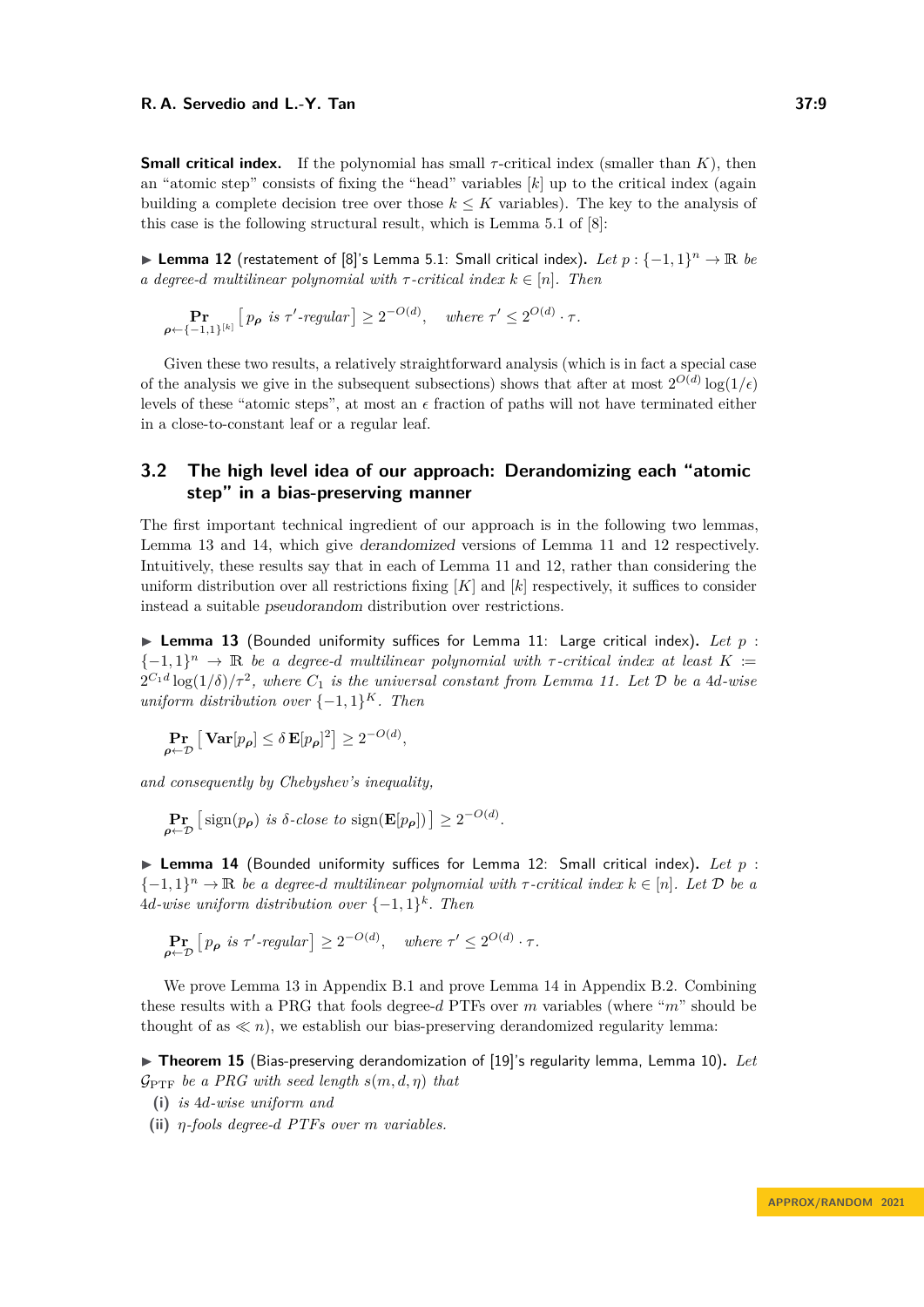#### **37:10 Deterministic Approximate Counting of Polynomial Threshold Functions**

*There is a deterministic algorithm BUILD-RESTRICTIONS which, on input a degree-d polynomial*  $p: \{-1, 1\}^n \to \mathbb{R}$  *and parameters*  $\epsilon, \delta$ , *and*  $\tau$ , *outputs a collection*  $\mathcal{R}$  *of restrictions,* 

$$
|\mathcal{R}| \le \exp(s(m, d, \eta) \cdot 2^{O(d)} \log(\frac{1}{\epsilon}))
$$

*where*

$$
m \le \frac{2^{O(d)}}{\tau^2} \log(\frac{1}{\delta}) \quad and \quad \eta = \frac{\epsilon}{2^{O(d)} \log(\frac{1}{\epsilon})}
$$

*with the following property: with probability* 1−*ϵ over a draw ρ* ← R*, the restricted polynomial p<sup>ρ</sup> is either*

**1.** *τ -regular, or*

2. *the PTF* sign( $p_{\rho}$ ) *is*  $\delta$ *-close to the constant function* sign( $\mathbf{E}[p_{\rho}]$ ). *Furthermore the collection of restrictions* R *is bias-preserving, in the sense that*

<span id="page-9-3"></span>
$$
\left| \underset{\boldsymbol{\rho} \leftarrow \mathcal{R}}{\mathbf{E}} \left[ \underset{\boldsymbol{x} \leftarrow \{-1,1\}^n}{\mathbf{E}} \left[ sign(p_{\boldsymbol{\rho}}(\boldsymbol{x})) \right] \right] - \underset{\boldsymbol{x} \leftarrow \{-1,1\}^n}{\mathbf{E}} \left[ sign(p(\boldsymbol{x})) \right] \right| \le \epsilon.
$$
 (3)

*The running time of* BUILD-RESTRICTIONS *is* poly $(n^d, |\mathcal{R}|)$ *.* 

We prove Theorem [15](#page-8-0) in Section [3.3.](#page-9-0) At a high level, the argument is an extension of the analysis that establishes the original regularity lemma of [\[19\]](#page-15-0) from Lemma [11](#page-7-0) and [12.](#page-8-3)

In Section [4](#page-12-0) we apply Theorem [15](#page-8-0) to obtain new deterministic approximate counting results for degree-*d* Boolean PTFs. We do this by instantiating the pseudorandom generator  $\mathcal{G}_{\text{PTF}}$  using (a slight variant of) the [\[23\]](#page-16-0) pseudorandom generator, and by using invariance principles and pseudorandom generators for Gaussian PTFs to obtain the required estimates of  $\mathbf{E}_{\mathbf{x} \leftarrow \{-1,1\}^n}$  [sign( $p_\rho$ )] for the regular polynomials  $p_\rho$ .

# <span id="page-9-0"></span>**3.3 Proof of Theorem [15:](#page-8-0) Bias-preserving derandomization of [\[19\]](#page-15-0)'s regularity lemma**

<span id="page-9-1"></span>We start with a simple fact about bias preservation:

▶ **Fact 16** (Bias preservation). Let  $p: \{-1, 1\}^n \to \mathbb{R}$  be a degree-*d* polynomial and let  $H \sqcup T$  be *a partition of* [*n*] *into two disjoint sets. Let*  $\mathcal{D}$  *be a pseudorandom distribution over*  $\{-1,1\}^H$ *that η-fools degree-d PTFs over the variables in H. Then*

$$
\left| \underset{\boldsymbol{y} \leftarrow \{-1,1\}^T}{\mathbf{E}} \left[ sign(p(\boldsymbol{x}, \boldsymbol{y}) \right] - \underset{\boldsymbol{y} \leftarrow \{-1,1\}^T}{\mathbf{E}} \left[ sign(p(\boldsymbol{z}, \boldsymbol{y}) \right] \right] \leq \eta. \tag{4}
$$

**Proof.** This follows directly from the fact that for any fixed outcome  $y \in \{-1, 1\}^T$ , the function  $\text{sign}(p_y(x)) = \text{sign}(p(x, y))$  is a degree-*d* PTF over the variables in *H* (i.e. the class of degree-*d* PTFs is closed under restrictions). ◀

The following will be the key subroutine for our algorithm:

<span id="page-9-2"></span> $\blacktriangleright$  **Lemma 17** (Single atomic step). Let  $\mathcal{G}_{\text{PTF}}$  be a PRG with seed length  $s(m, d, \eta)$  that

- **(i)** *is* 4*d-wise uniform and*
- **(ii)** *η-fools degree-d PTFs over m variables.*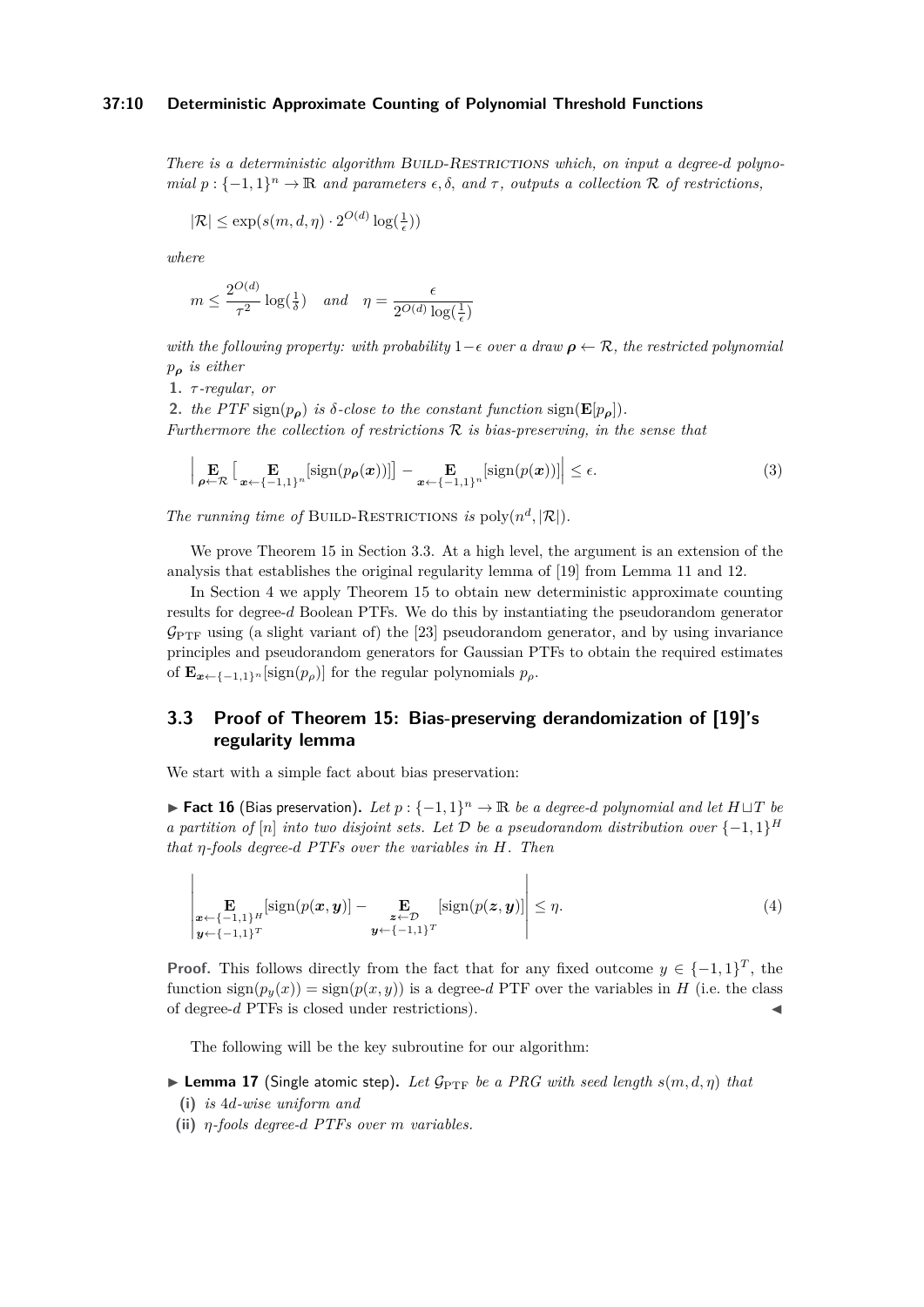*There is a universal constant*  $C_2 > 0$  *such that the following holds. There is a deterministic algorithm* Build-Restrictions-Atomic *which, on input a degree-d polynomial*  $p: \{-1,1\}^n \to \mathbb{R}$  *and parameters*  $\delta, \eta$ , *and*  $\tau$ , *outputs a collection*  $\mathcal{R}_{atomic}(p)$  *of restrictions,* 

$$
|\mathcal{R}_{atomic}(p)| \le \exp(s(m, d, \eta)), \quad m \le \frac{2^{O(d)}}{\tau^2} \log(\frac{1}{\delta})
$$

with the following property: with probability  $\geq 2^{-C_2d}$  over a draw  $\rho \leftarrow \mathcal{R}_{atomic}(p)$ , the *restricted polynomial p<sup>ρ</sup> is either*

**1.** *τ -regular, or*

**2.** *satisfies*  $\text{Var}[p_{\rho}] \leq \delta \mathbf{E}[p_{\rho}]^2$ , *and consequently by Chebyshev's inequality, the PTF* sign $(p_{\rho})$ *is*  $\delta$ *-close to the constant function* sign( $\mathbf{E}[p_{o}]$ ).

*Furthermore, this collection of restrictions* Ratomic(*p*) *is bias-preserving, in the sense that:*

<span id="page-10-0"></span>
$$
\left| \underset{\rho \leftarrow \mathcal{R}_{\text{atomic}}(p)}{\mathbf{E}} \left[ \underset{\mathbf{x} \leftarrow \{-1,1\}^n}{\mathbf{E}} \left[ \text{sign}(p_{\rho}(\mathbf{x})) \right] \right] - \underset{\mathbf{x} \leftarrow \{-1,1\}^n}{\mathbf{E}} \left[ \text{sign}(p(\mathbf{x})) \right] \right| \le \eta. \tag{5}
$$

*The running time of* BUILD-RESTRICTIONS-ATOMIC *is* poly $(n^d, |R_{atomic}(p)|)$ .

**Proof.** Define  $\overline{\tau} := \tau \cdot 2^{-C_3 d}$  where  $C_3 > 0$  is a universal constant that we will set later. The algorithm BUILD-RESTRICTIONS-ATOMIC begins by computing  $\text{Inf}_i(p)$  for all  $i \in [n]$ , which can be done deterministically in time  $\text{poly}(n^d)$  via the Fourier formula  $\text{Inf}_i(p) = \sum_{S \ni i} \hat{p}(S)^2$ . With these values, the algorithm then determines whether the  $\bar{\tau}$ -critical index of  $p$  is large (i.e. at least  $K := 2^{C_1 d} \log(1/\delta) / \overline{\tau}^2$  where  $C_1$  is the universal constant from Lemma [11\)](#page-7-0) or small (i.e. at most  $k < K$ ). Let  $H \subseteq [n]$  be the K most influential variables of p in the case where  $p$  has large  $\bar{\tau}$ -critical index and the  $k$  most influential ones otherwise, and let  $T \coloneqq [n] \setminus H$ .

We define  $\mathcal{R}_{atomic}(p)$  to be the set of all restrictions  $\rho \in \{-1,1\}^H \times \{*\}^T$  such that  $\rho_H \in \text{range}(\mathcal{G}_{\text{PTF}})$ , where  $\mathcal{G}_{\text{PTF}}$  is a PRG with seed length  $s(|H|, d, \eta)$  that is 4*d*-wise uniform and *η*-fools degree-*d* PTFs over  $\{-1, 1\}$ <sup>*H*</sup>. Note that the size of  $\mathcal{R}_{atomic}(p)$  is indeed as claimed in the statement of the lemma:

$$
|\mathcal{R}_{\text{atomic}}(p)| \le \exp(s(|H|, d, \eta)),
$$
  
where  $|H| \le |\text{range}(\mathcal{G}_{\text{PTF}})| \le \frac{2^{O(d)}}{\overline{\tau}^2} \log(\frac{1}{\delta}) = \frac{2^{O(d)}}{\tau^2} \log(\frac{1}{\delta}).$ 

By the  $4d$ -uniformity of  $\mathcal{G}_{\text{PTF}}$  and our definition of *H*, it follows from Lemma [13](#page-8-1) and [14](#page-8-2) that with probability  $\geq 2^{-O(d)}$  over a draw  $\rho \leftarrow \mathcal{R}_{atomic}$ , the restricted polynomial  $p_{\rho}$  is either **1.**  $(2^{O(d)} \cdot \overline{\tau})$ -regular, or

**2.** satisfies  $\text{Var}[p_{\rho}] \leq \delta \mathbf{E}[p_{\rho}]^2$ , and consequently by Chebyshev's inequality, the PTF sign( $p_{\rho}$ ) is *δ*-close to the constant function sign( $\mathbf{E}[p_{\rho}]$ ).

We choose the universal constant  $C_3$  to ensure that  $2^{O(d)} \cdot \overline{\tau} = 2^{O(d)} \cdot \tau \cdot 2^{-C_3 d} \leq \tau$ . Finally, using the fact that  $\mathcal{G}_{\text{PTF}}$  *η*-fools degree-*d* PTFs over  $\{-1, 1\}^H$ , Equation [\(5\)](#page-10-0) follows from Fact [16](#page-9-1) and this completes the proof.

# **3.3.1 Composing single atomic steps: Proof of Theorem [15](#page-8-0) given Lemma [17](#page-9-2)**

At a very high level, Theorem [15](#page-8-0) follows by recursive applications of Lemma [17.](#page-9-2) Given a degree- $d$  polynomial  $p$ , BUILD-RESTRICTIONS begins by calling the subroutine BUILD-RESTRICTIONS-ATOMIC of Lemma [17,](#page-9-2) which returns a set  $\mathcal{R}_{atomic}(p) =: \mathcal{R}^{(1)}$  of  $\exp(s(m, d, \eta))$  many restrictions satisfying the conclusion of Lemma [17.](#page-9-2) We call a restriction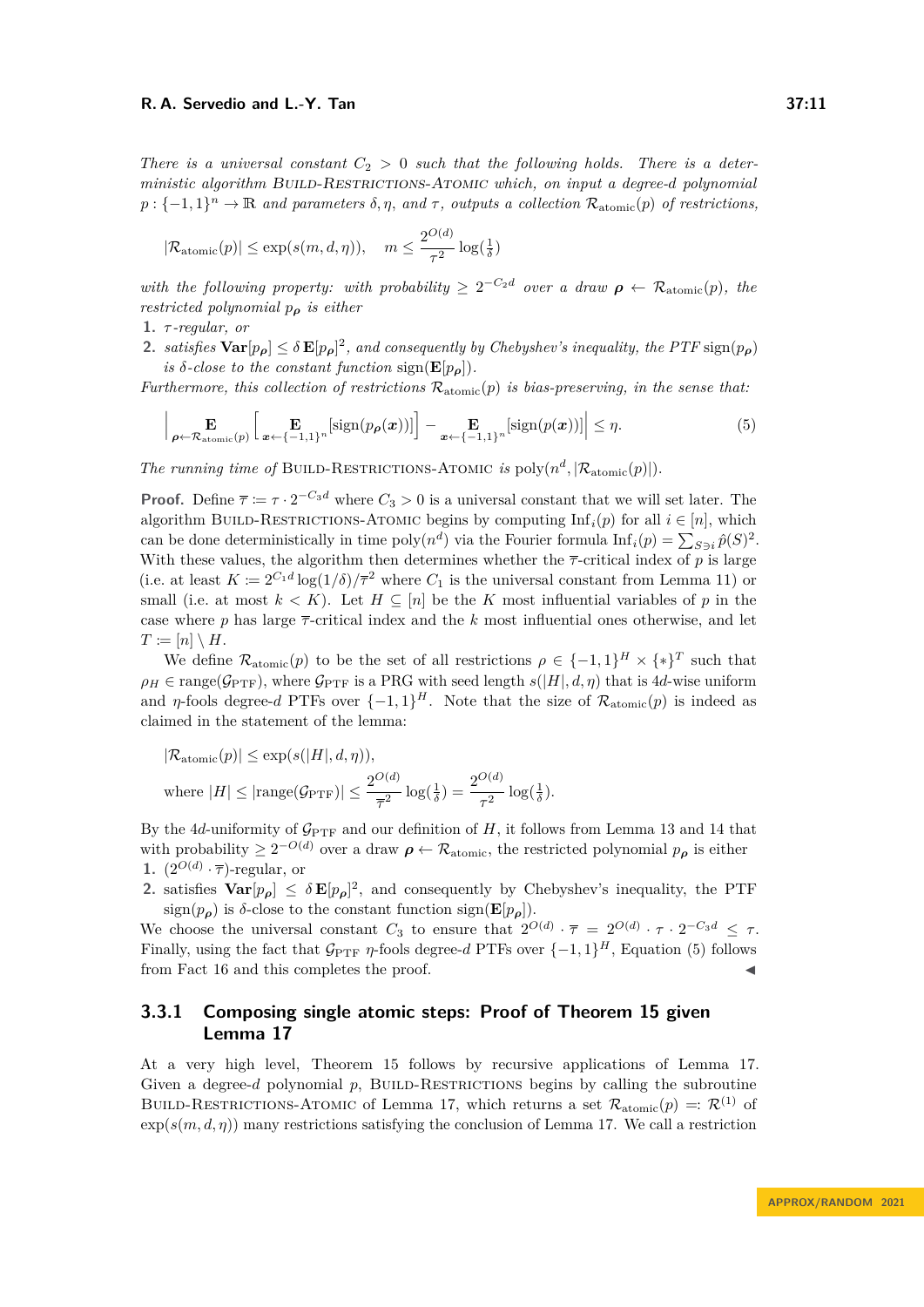## **37:12 Deterministic Approximate Counting of Polynomial Threshold Functions**

 $\rho \in \mathcal{R}_{atomic}(p)$  good if  $p_\rho$  is either *τ*-regular or satisfies  $\textbf{Var}[p_\rho] \leq \delta \mathbf{E}[p_\rho]^2$  (i.e. if  $p_\rho$  satisfies the conclusion of Lemma [17\)](#page-9-2), and we call  $\rho$  bad otherwise. By Lemma [17,](#page-9-2) we have that

$$
\Pr_{\boldsymbol{\rho} \leftarrow \mathcal{R}^{(1)}}[\boldsymbol{\rho} \text{ is good}] \ge 2^{-C_2 d}
$$

and

$$
\Big|\mathop{\mathbf{E}}_{\boldsymbol{\rho}\leftarrow\mathcal{R}^{(1)}}\Big[\mathop{\mathbf{E}}_{\boldsymbol{x}\leftarrow\{-1,1\}^n}[\text{sign}(p_{\boldsymbol{\rho}}(\boldsymbol{x}))]\Big] - \mathop{\mathbf{E}}_{\boldsymbol{x}\leftarrow\{-1,1\}^n}[\text{sign}(p(\boldsymbol{x}))]\Big| \leq \eta.
$$

BUILD-RESTRICTIONS cycles through all  $\rho \in \mathcal{R}_{atomic}(p)$  and determines if each is good or bad. Note that this can be done deterministically in overall time  $|\mathcal{R}_{atomic}(p)| \cdot \text{poly}(n^d)$  via the Fourier formulas  $\text{Inf}_i(q) = \sum_{S \ni i} \hat{q}(S)^2$  and  $\text{Var}(q) = \sum_{S \neq \emptyset} \hat{q}(S)^2$ . For each bad restriction  $\rho$ , BUILD-RESTRICTIONS recursively calls the subroutine BUILD-RESTRICTIONS-ATOMIC on the restricted polynomial  $p_\rho$ , obtaining another set  $\mathcal{R}_{\text{atomic}}(p_\rho)$  of  $\exp(s(m, d, \eta))$  many restrictions satisfying the conclusion of Lemma [17.](#page-9-2) Consider the overall set of restrictions comprising of the good restrictions in  $\mathcal{R}_{atomic}(p)$ , along with the the bad  $\rho \in \mathcal{R}_{atomic}(p)$ extended by those in  $\mathcal{R}_{atomic}(p_{\rho})$ , i.e.

$$
\mathcal{R}^{(2)} \coloneqq \{\rho \colon \rho \in \mathcal{R}_{\text{atomic}}(p) \text{ is good}\} \cup \{\rho \circ \rho' \colon \rho \in \mathcal{R}_{\text{atomic}}(p) \text{ is bad, } \rho' \in \mathcal{R}_{\text{atomic}}(p_{\rho})\}.
$$

We have that

$$
\begin{aligned}\n\mathbf{Pr}_{\boldsymbol{\rho}\leftarrow\mathcal{R}^{(2)}}[\boldsymbol{\rho} \text{ is good}] &= 1 - \mathbf{Pr}_{\boldsymbol{\rho}\leftarrow\mathcal{R}^{(2)}}[\boldsymbol{\rho} \text{ is bad}] \\
&= 1 - \mathbf{Pr}_{\boldsymbol{\rho}\leftarrow\mathcal{R}^{(1)}}[\boldsymbol{\rho} \text{ is bad}] \cdot \mathbf{Pr}_{\boldsymbol{\rho}\leftarrow\mathcal{R}^{(1)}}[\boldsymbol{\rho}' \text{ is bad } | \boldsymbol{\rho} \text{ is bad}] \\
&\stackrel{\boldsymbol{\rho}\leftarrow\mathcal{R}^{\text{atomic}}(p_{\boldsymbol{\rho}})}{\boldsymbol{\rho}' \leftarrow \mathcal{R}_{\text{atomic}}(p_{\boldsymbol{\rho}})}\n\end{aligned}
$$

where  $C_2$  is the universal constant from Lemma [17,](#page-9-2) and

$$
\Big|\mathop{\mathbf{E}}_{\boldsymbol{\rho}\leftarrow\mathcal{R}^{(2)}}\Big[\mathop{\mathbf{E}}_{\boldsymbol{x}\leftarrow\{-1,1\}^n}[\text{sign}(p_{\boldsymbol{\rho}}(\boldsymbol{x}))]\Big]-\mathop{\mathbf{E}}_{\boldsymbol{x}\leftarrow\{-1,1\}^n}[\text{sign}(p(\boldsymbol{x}))]\Big|\leq 2\eta.
$$

Iterating this argument and defining  $\mathcal{R}^{(j)}$  analogously for  $j > 2$ , we have that

<span id="page-11-0"></span>
$$
\Pr_{\boldsymbol{\rho} \leftarrow \mathcal{R}^{(j)}}[\boldsymbol{\rho} \text{ is good}] \ge 1 - (1 - 2^{-C_2 d})^j \tag{6}
$$

<span id="page-11-1"></span>and

$$
\left| \underset{\boldsymbol{\rho} \leftarrow \mathcal{R}^{(j)}}{\mathbf{E}} \left[ \underset{\boldsymbol{x} \leftarrow \{-1,1\}^n}{\mathbf{E}} \left[ sign(p_{\boldsymbol{\rho}}(\boldsymbol{x})) \right] \right] - \underset{\boldsymbol{x} \leftarrow \{-1,1\}^n}{\mathbf{E}} \left[ sign(p(\boldsymbol{x})) \right] \right| \leq j\eta.
$$
 (7)

By choosing  $j = 2^{O(d)} \log(1/\epsilon)$  we can make the RHS of Equation [\(6\)](#page-11-0) at least  $1 - \epsilon$ , and by our choice of  $\eta = \epsilon/2^{O(d)} \log(1/\epsilon)$  we have that the RHS of Equation [\(7\)](#page-11-1) is at most  $\epsilon$ . Finally, we note that

$$
|\mathcal{R}^{(j)}| \le \exp(s(m, d, \eta) \cdot j) = \exp(s(m, d, \eta) \cdot 2^{O(d)} \log(\frac{1}{\epsilon}))
$$

and this completes the proof of Theorem [15](#page-8-0) given Lemma [17.](#page-9-2)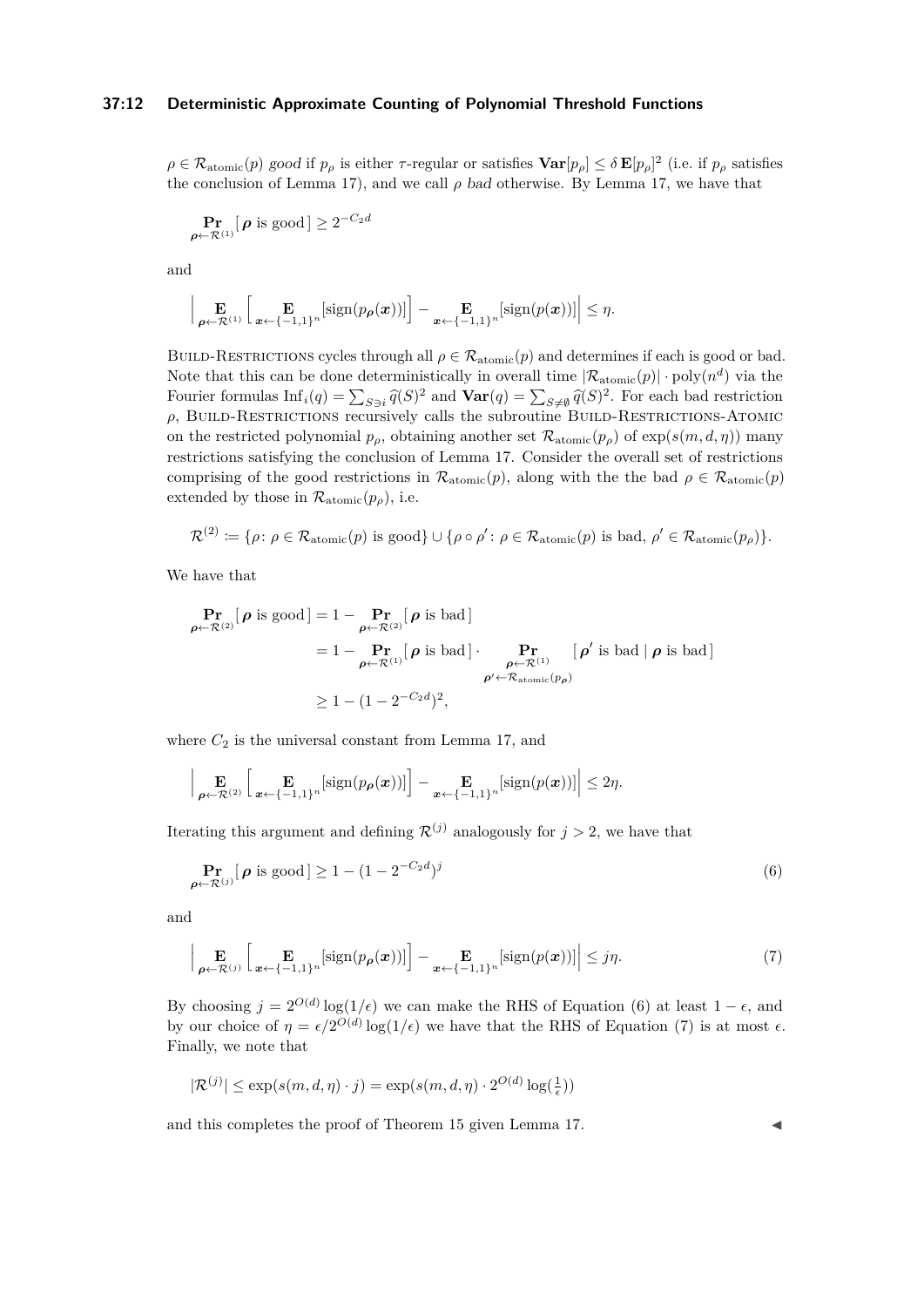# <span id="page-12-0"></span>**4 Instantiating our derandomized regularity lemma: Proofs of Theorems [1](#page-2-1) and [2](#page-2-2)**

## **4.1** The  $\mathcal{G}_{\text{PTF}}$  PRG

To apply Theorem [15](#page-8-0) we need a PRG  $\mathcal{G}_{\text{PTF}}$  that (i) is 4*d*-wise uniform, and (ii) *η*-fools degree*d* PTFs over  $\{-1, 1\}^m$ . Since *m* (the number of variables) is quite small in Theorem [15,](#page-8-0) the idea is to use a PRG which has a poor dependence on this parameter but a good dependence on the error parameter *η* and the degree parameter *d*, since we will be able to take advantages of these good dependences on *η* and *d* while not having to "pay too much" for the poor dependence on *m*.

As mentioned earlier, the PRG for degree-*d* PTFs from [\[23\]](#page-16-0) is well suited to the purpose of achieving item (ii) above with good parameters for us. We recall the performance guarantee of [\[23\]](#page-16-0):

<span id="page-12-2"></span>▶ **Theorem 18** (Special case<sup>[3](#page-12-1)</sup> of Theorem 2 of [\[23\]](#page-16-0)). *There is an efficient explicit PRG with seed length*  $2^{O(\sqrt{d}\log m)}$  + polylog $(1/\eta)$  *that η-fools the class of degree-d PTFs over*  $\{-1,1\}^m$ *.* 

Regarding item (i), it is not clear that the [\[23\]](#page-16-0) PRG is 4*d*-wise uniform but we can easily augment it to be 4*d*-wise uniform by simply performing a bitwise XOR with a 4*d*-wise uniform distribution. The correctness of this is ensured by the following simple lemma:

▶ **Lemma 19.** *Let*  $G_1$  :  $\{-1,1\}^{s_1}$  →  $\{-1,1\}^m$  *be a PRG that*  $\epsilon$ -fools *the class of degree-d PTFs over*  $\{-1,1\}^m$ *. Let*  $G_2$  :  $\{-1,1\}^{s_2} \rightarrow \{-1,1\}^m$  *be such that the distribution of*  $G_2(\mathbf{r})$ *is k-wise uniform for r uniform random over*  $\{-1, 1\}^{s_2}$ *. Define*  $G: \{-1, 1\}^{s_1 + s_2} \to \{-1, 1\}^m$ *by*

$$
(G(r_1, r_2))_j = (G(r_1))_j \cdot (G(r_2))_j \quad \text{for } j \in [m].
$$

*Then* (i) *G*  $\epsilon$ -fools the class of degree-*d PTFs over*  $\{-1,1\}^m$ *, and (ii)*  $G(\mathbf{r}_1,\mathbf{r}_2)$  *is*  $k$ -wise *uniform for*  $(r_1, r_2)$  *uniform random over*  $\{-1, 1\}^{s_1+s_2}$ *.* 

**Proof.** For (i), observe that if  $p(x_1, \ldots, x_m)$  is a degree-*d* polynomial, then for any fixed  $a \in \{-1, 1\}^m$  the function  $q(x_1, \ldots, x_m) = p(a_1 x_1, \ldots, a_m x_m)$  is also a degree-*d* polynomial. It follows that for any fixed setting of  $r_1 \in \{-1, 1\}^{s_2}$ , the distribution

$$
(G(\mathbf{r}_1,r_2))_{\mathbf{r}_1 \leftarrow \{-1,1\}^{s_1}} = ((G(\mathbf{r}_1))_1 \cdot (G(r_2))_1, \ldots, (G(\mathbf{r}_1))_m \cdot (G(r_2))_m)_{\mathbf{r}_1 \leftarrow \{-1,1\}^{s_1}}
$$

 $\epsilon$ -fools the class of degree-*d* PTFs over  $\{-1, 1\}^m$ , and (i) follows directly from this.

For (ii), similarly observe that if  $\mathbf{X} = (\mathbf{X}_1, \ldots, \mathbf{X}_m)$  is a *k*-wise uniform random variable over  $\{-1, 1\}^m$  then for any fixed  $a \in \{-1, 1\}^m$ , the random variable  $(a_1 X_1, \ldots, a_m X_m)$  is also *k*-wise uniform. It follows that for any fixed setting of  $r_1 \in \{-1, 1\}^{s_1}$ , the distribution

$$
(G(r_1,r_2))_{r_2 \leftarrow \{-1,1\}^{s_2}} = ((G(r_1))_1 \cdot (G(r_2))_1, \ldots, (G(r_1))_m \cdot (G(r_2))_m)_{r_2 \leftarrow \{-1,1\}^{s_2}}
$$

is  $k$ -wise uniform, and (ii) follows directly from this.

<span id="page-12-1"></span><sup>&</sup>lt;sup>3</sup> Theorem 2 of [\[23\]](#page-16-0) gives a PRG with seed length  $2^{O(\sqrt{\log S})}$  + polylog( $1/\eta$ ) that *η*-fools the class of size-*S* Threshold-of-*AC*<sup>0</sup> circuits. The current statement follows as a special case of this by observing that any degree-*d* m-variable PTF can be viewed as a Threshold-of-AND circuit of size at most  $S = \tilde{O}(m^d)$ , since there are at most  $\binom{m}{0} + \cdots + \binom{m}{d}$  many ANDs over at most *d* out of *m* input variables.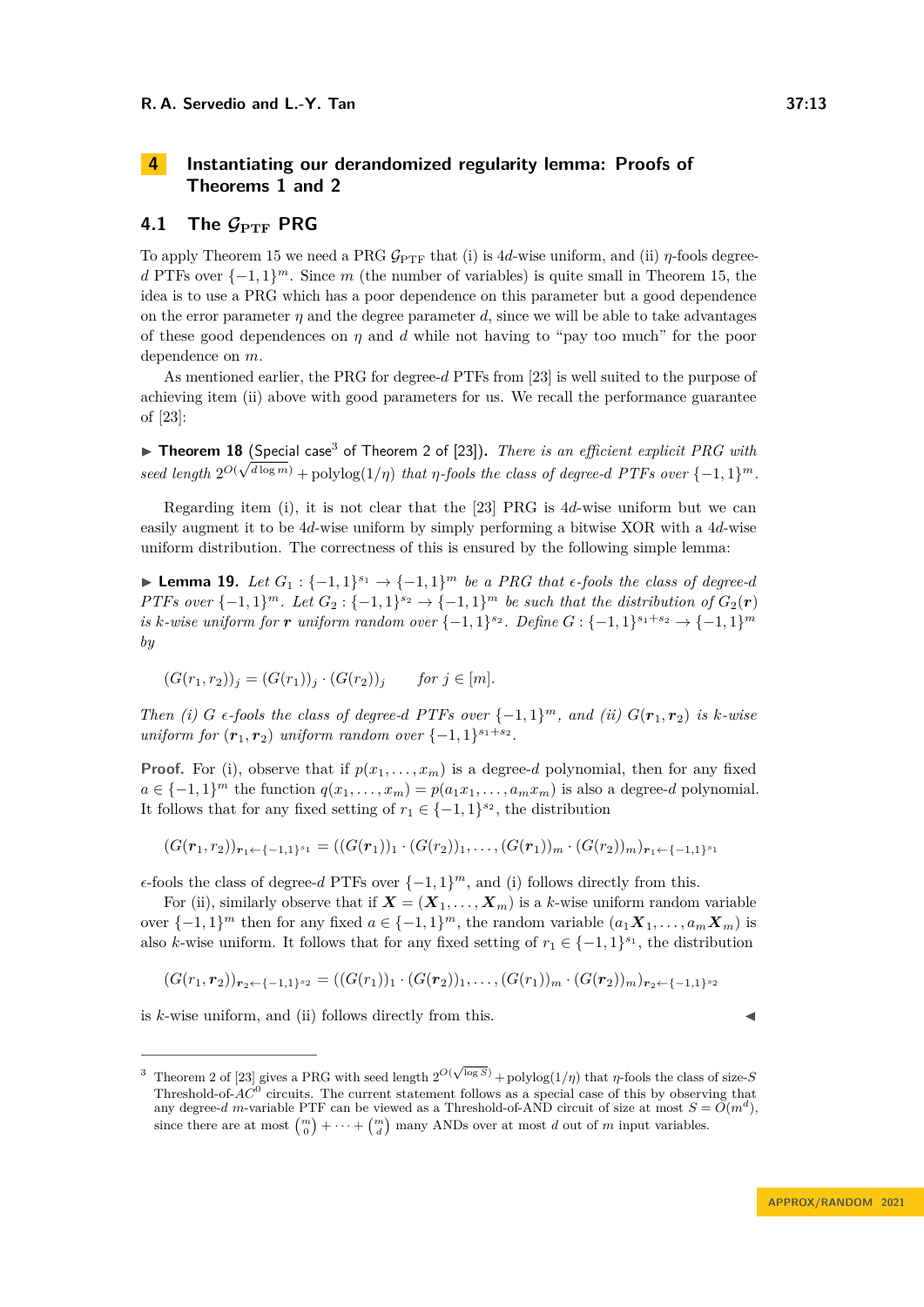#### **37:14 Deterministic Approximate Counting of Polynomial Threshold Functions**

Recalling the well-known fact (see e.g.  $[24]$ ) that there are simple explicit pseudorandom generators with seed length *O*(*k* log *m*) that output *k*-wise independent distributions over  $\{-1, 1\}^m$ , we get the following corollary of Theorem [18:](#page-12-2)

<span id="page-13-0"></span>▶ **Corollary 20.** *There is an efficient explicit PRG*  $\mathcal{G}_{\text{PTF}}$  *with seed length*  $s(m, d, \eta) =$  $2^{O(\sqrt{d}\log m)}$  + polylog $(1/\eta)$  *that is* 4*d-wise uniform and η-fools the class of degree-d PTFs over* {−1*,* 1} *m.*

## **4.2 Proof of Theorem [1](#page-2-1)**

Recall that to prove Theorem [1,](#page-2-1) we must give a deterministic algorithm for *ϵ*-approximate counting *n*-variable degree-*d* PTFs over Boolean space that runs in time

$$
\exp\left(2^{O(d\sqrt{\log(d/\epsilon)})}\right)\cdot n^{2^{O(d)}\cdot \text{poly}(1/\epsilon)}.
$$

The algorithm operates in two stages. In the first stage, it runs the BUILD-RESTRICTIONS procedure given in Theorem [15](#page-8-0) with its " $\epsilon$ " and " $\delta$ " parameters both set to  $\epsilon$ , its " $\tau$ " parameter set to  $(\epsilon/d)^{O(d)}$ , and  $\mathcal{G}_{\text{PTF}}$  being the PRG given in Corollary [20.](#page-13-0) With these parameter settings the "*m*" of Theorem [15](#page-8-0) is  $m = (d/\epsilon)^{O(d)}$  and the "*η*" is  $\eta = \frac{\epsilon}{2^{O(d)} \log(\frac{1}{\epsilon})}$ . Recall that

the running time of BUILD-RESTRICTIONS is

<span id="page-13-1"></span>
$$
poly(n^d, \exp(s(m, d, \eta) \cdot 2^{O(d)} \log(\frac{1}{\epsilon})))
$$
  
= 
$$
poly(n^d, \exp((2^{O(d\sqrt{\log(d/\epsilon)})} + \text{poly}(d, \log(1/\epsilon))) \cdot 2^{O(d)} \log(\frac{1}{\epsilon})))
$$
  
= 
$$
poly(n^d, \exp(2^{O(d\sqrt{\log(d/\epsilon)})}))),
$$
 (8)

and that BUILD-RESTRICTIONS outputs a set  $\mathcal R$  of at most

$$
\exp(s(m, d, \eta) \cdot 2^{O(d)} \log(\frac{1}{\epsilon})) = \exp(2^{O(d\sqrt{\log(d/\epsilon)})})
$$

many restrictions.

In the second stage, the algorithm exhaustively iterates over each restriction  $\rho \in \mathcal{R}$ . For each  $\rho \in \mathcal{R}$  it computes a value  $v_{\rho}$  as follows:

- **1.** First, it computes  $\text{Inf}_i(p_\rho)$  for all variables *i* that were not fixed by the restriction  $\rho$ (recall that this can be done deterministically in time  $poly(n^d)$  via the Fourier formula  $\text{Inf}_i(p_\rho) = \sum_{S \ni i} \hat{p_\rho}(S)^2$ . It uses these computed influences to determine whether or not *p*<sub>*ρ*</sub> is *τ*-regular according to Definition [8](#page-7-2) (recall that  $τ = (ε/d)^{O(d)}$ ).
- **2.** If  $p_\rho$  is  $\tau$ -regular, then it runs the [\[12\]](#page-15-3) deterministic PRG-based algorithm for Gaussian space (recall Table [2\)](#page-2-0) to obtain a  $\pm \epsilon$ -accurate estimate of  $\mathbf{E}_{\mathbf{g}\sim N(0,1)^n}[\text{sign}(p_{\rho}(\mathbf{g})]$ . (Recall that the [\[12\]](#page-15-3) algorithm takes time  $n^{2^{O(d)} \cdot \text{poly}(1/\epsilon)}$ .) It sets  $v_\rho$  to be the output of this algorithm.
- **3.** Otherwise, if  $p_\rho$  is not  $\tau$ -regular, it simply sets  $v_\rho$  to be the value sign( $\mathbf{E}[p_\rho]$ ) =  $sign(\widehat{p}_{\rho}(\emptyset)) \in \{-1, 1\}.$

The final value *v* returned by the algorithm is the average over all  $\rho \in \mathcal{R}$  of the values  $v_{\rho}$ .

From Equation [\(8\)](#page-13-1) and item (2) above we have that the running time of the algorithm is

 $\exp\left(2^{O(d\sqrt{1-\lambda^2}}\right)$  $\overline{\log(d/\epsilon)}$ )  $\cdot n^{2^{O(d)} \cdot \mathrm{poly}(1/\epsilon)},$ 

as claimed in Theorem [1.](#page-2-1) To conclude the proof it remains only to argue that  $v$  is indeed within an additive  $\pm O(\epsilon)$  of the true value of  $\mathbf{E}_{\mathbf{x}\leftarrow\{-1,1\}^n}[\text{sign}(p(\mathbf{x}))]$ . Recalling Equation [\(3\)](#page-9-3)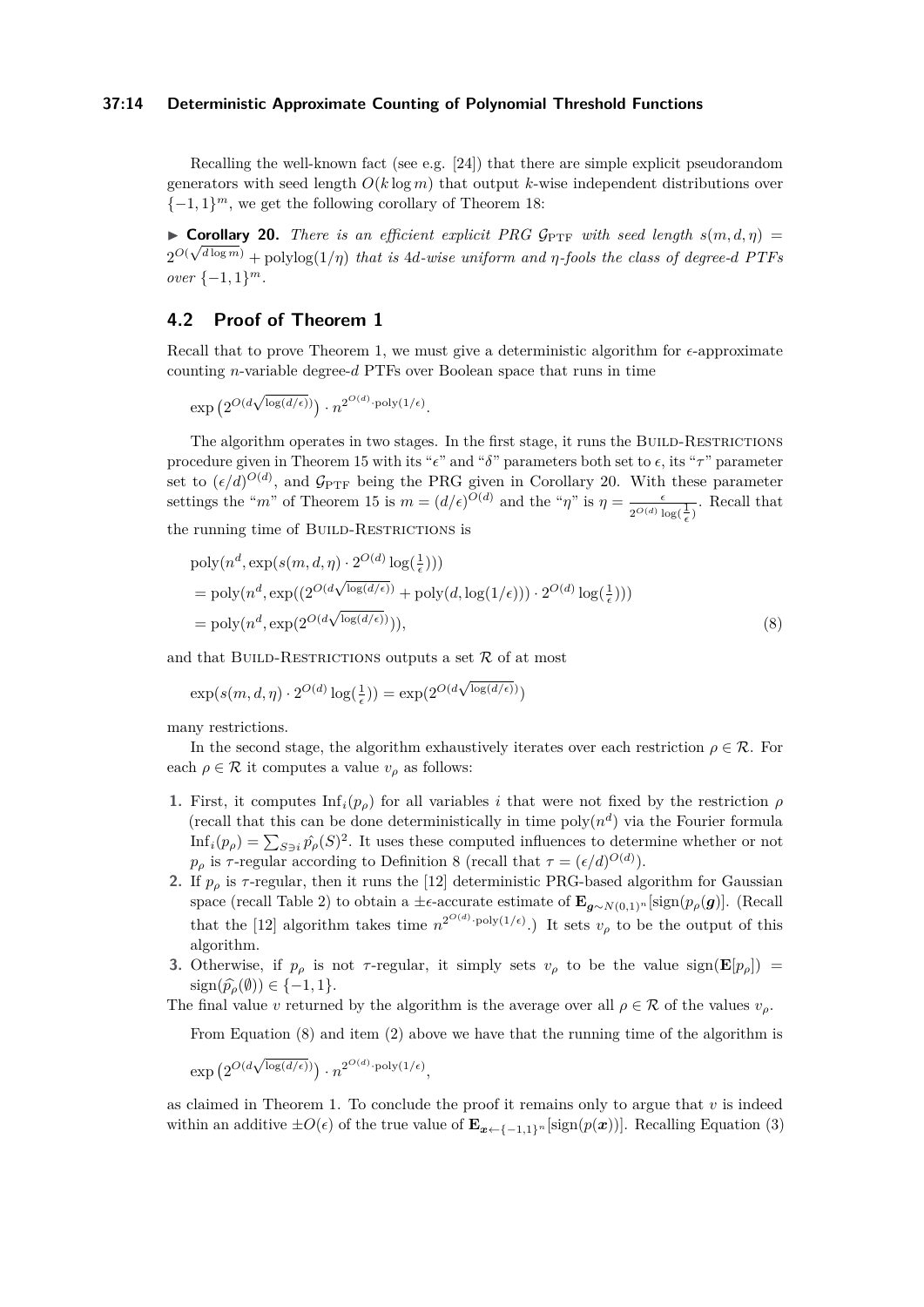and the fact that at most an  $\epsilon$  fraction of restrictions  $\rho \in \mathcal{R}$  are such that neither is  $p_\rho$ *τ*-regular nor is  $sign(p<sub>ρ</sub>)$  *δ*-close (i.e.  $\epsilon$ -close) to the constant function  $sign(\mathbf{E}[p<sub>ρ</sub>])$ , using item (2) above it suffices to show that for every  $\rho$  such that  $p_\rho$  is  $\tau$ -regular, it holds that

$$
\left|\mathbf{E}_{\boldsymbol{g}\sim N(0,1)}\left[\text{sign}(p_{\rho}(\boldsymbol{g})\right]-\mathbf{E}_{\boldsymbol{x}\sim\{-1,1\}^n}\left[\text{sign}(p_{\rho}(\boldsymbol{x})\right]\right|\leq O(\epsilon).
$$

Since  $p_{\rho}$  is  $\tau$ -regular, we have that

$$
\max_{i \in [n]} \mathrm{Inf}_i(p_\rho) \le \sqrt{\sum_{j=i}^n \mathrm{Inf}_i(p_\rho)^2} \le \tau \sum_{j=1}^n \mathrm{Inf}_j(p_\rho) \le \tau d \cdot \mathbf{Var}[p_\rho],
$$

where the last inequality uses that the total influence of a degree-*d* polynomial is at most *d* times its variance. Hence by the invariance principle (Theorem [7\)](#page-6-4), we have that

$$
\left|\mathop{\mathbf{E}}_{\boldsymbol{g}\sim N(0,1)}\left[\text{sign}(p_{\rho}(\boldsymbol{g})\right]-\mathop{\mathbf{E}}_{\boldsymbol{x}\sim\{-1,1\}^n}\left[\text{sign}(p_{\rho}(\boldsymbol{x})\right]\right|\leq O(d(\tau d)^{1/8d})=O(\epsilon)
$$

as desired, where the last inequality is by our choice of  $\tau = (\epsilon/d)^{O(d)}$ . This concludes the proof of Theorem [1.](#page-2-1)

## **4.3 Proof of Theorem [2](#page-2-2)**

To prove Theorem [2,](#page-2-2) we must give a deterministic algorithm for *ϵ*-approximate counting *n*-variable degree-*d* PTFs over Boolean space that runs in time  $n^{O_{d,\kappa}(1/\epsilon)^{\kappa}}$ .

The first stage of the algorithm here is identical to the first stage of the algorithm in the previous subsection, with the same parameter settings and running time. The second stage differs only in item  $(2)$ , where now in the  $\tau$ -regular case we run the [\[14\]](#page-15-6) deterministic PRG-based algorithm for Gaussian space, which runs in time  $n^{O_{d,\kappa}(1/\epsilon)^{\kappa}}$ .

The analysis of correctness (showing that the output of this algorithm is  $\pm O(\epsilon)$ -close to the right value) is identical to the previous subsection. The running time of the algorithm is  $\exp\left(2^{O(d\sqrt{\log(d/\epsilon)})}\right) \cdot n^{O_{d,\kappa}(1/\epsilon)^{\kappa}},$  where we recall that the function of *d* and  $1/\kappa$  hidden by the big-Oh notation is very fast-growing, in fact of Ackermann type. We now observe that √ the first component of the running time,  $\exp\left(2^{O(d\sqrt{\log(d/\epsilon)})}\right)$ , is asymptotically dominated by the second  $n^{O_{d,\kappa}(1/\epsilon)^{\kappa}}$  component, which gives us the final claimed  $n^{O_{d,\kappa}(1/\epsilon)^{\kappa}}$  runtime. We establish this by comparing  $d$  and  $\epsilon$  as follows:

- If *d* is less than  $(\log(1/\epsilon))^{1/3}$ , then the first component  $\exp(2^{O(d\sqrt{\epsilon})})$  $\log(d/\epsilon)$ ) is less than  $\exp(2^{(\log(1/\epsilon))^{0.9}})$ , whereas the second expression is  $n^{O_{d,\kappa}(1)\cdot(1/\epsilon)^{\kappa}} \geq \exp(O_{d,\kappa}(1)\cdot(1/\epsilon)^{\kappa})$ . For  $(1/\epsilon)^{\kappa}$  to be as small as  $2^{(\log(1/\epsilon))^{0.9}}$  we would need  $\kappa \leq (\log(1/\epsilon))^{-0.1}$ , but having  $\kappa$ be this small means that the  $O_{d,\kappa}(1)$  factor will make  $O_{d,\kappa}(1) \cdot (1/\epsilon)^{\kappa}$  much bigger than  $2^{(\log(1/\epsilon))^{0.9}}$ .
- If *d* is larger than  $(\log(1/\epsilon))^{1/3}$ , then the first expression  $\exp(2^{O(d\sqrt{\epsilon})})$  $\log(d/\epsilon)$ ) is less than  $\exp(2^{d^3})$ , whereas the second expression is still at least  $\exp(O_{d,\kappa}(1)\cdot(1/\epsilon)^{\kappa})$ . Irrespective of the value of  $\kappa$ , the  $O_{d,\kappa}(1)$  in this second expression asymptotically dominates  $\exp(2^{d^3})$ .

This concludes the proof of Theorem [2.](#page-2-2)

#### **References**

<span id="page-14-0"></span>**<sup>1</sup>** Noga Alon, Gregory Gutin, and Michael Krivelevich. Algorithms with large domination ratio. *J. Algorithms*, 50(1):118–134, 2004.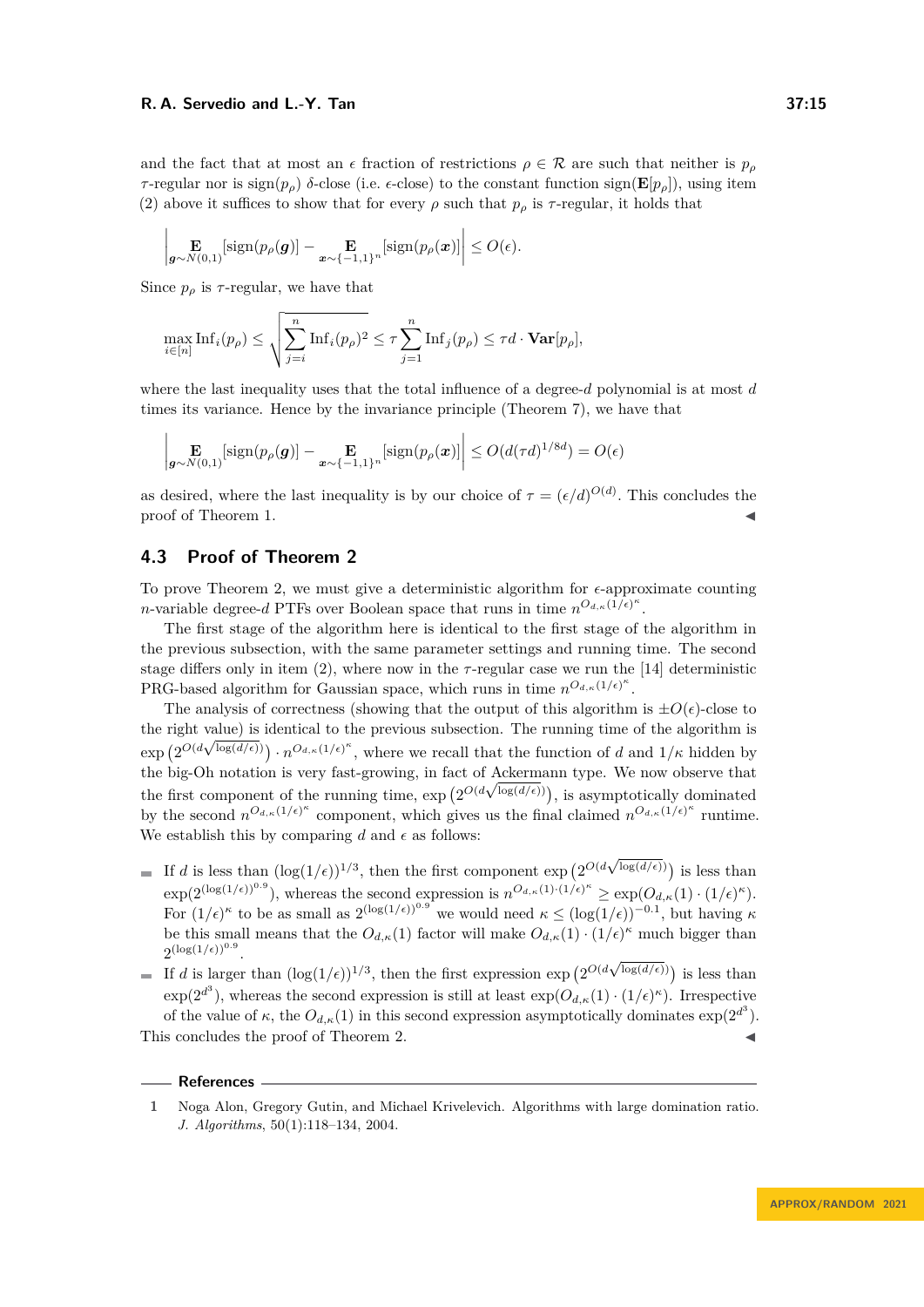## **37:16 Deterministic Approximate Counting of Polynomial Threshold Functions**

- <span id="page-15-16"></span>**2** Aline Bonami. Etude des coefficients Fourier des fonctiones de *L p* (*G*). *Ann. Inst. Fourier (Grenoble)*, 20(2):335–402, 1970.
- <span id="page-15-7"></span>**3** Anindya De, Ilias Diakonikolas, and Rocco A. Servedio. Deterministic approximate counting for juntas of degree-2 polynomial threshold functions. In *Proceedings of the 29th Annual Conference on Computational Complexity (CCC)*, pages 229–240. IEEE, 2014.
- <span id="page-15-8"></span>**4** Anindya De and Rocco A. Servedio. Efficient deterministic approximate counting for low-degree polynomial threshold functions. In *Proceedings of the 46th Annual Symposium on Theory of Computing (STOC)*, pages 832–841, 2014.
- <span id="page-15-2"></span>**5** Ilias Diakonikolas, Daniel M. Kane, and Jelani Nelson. Bounded independence fools degree-2 threshold functions. In *Proc. 51st IEEE Symposium on Foundations of Computer Science (FOCS)*, pages 11–20, 2010.
- <span id="page-15-14"></span>**6** Ilias Diakonikolas, Rocco A. Servedio, Li-Yang Tan, and Andrew Wan. A regularity lemma and low-weight approximators for low-degree polynomial threshold functions. *Theory of Computing*, 10:27–53, 2014.
- <span id="page-15-17"></span>**7** Leonard Gross. Logarithmic Sobolev inequalities. *Amer. J. Math.*, 97(4):1061–1083, 1975.
- <span id="page-15-19"></span>**8** Prahladh Harsha, Adam Klivans, and Raghu Meka. Bounding the sensitivity of polynomial threshold functions. *Theory of Computing*, 10(1):1–26, 2014. URL: [http://www.](http://www.theoryofcomputing.org/articles/v010a001) [theoryofcomputing.org/articles/v010a001](http://www.theoryofcomputing.org/articles/v010a001).
- <span id="page-15-10"></span>**9** Valentine Kabanets, Daniel M Kane, and Zhenjian Lu. A polynomial restriction lemma with applications. In *Proceedings of the 49th Annual ACM SIGACT Symposium on Theory of Computing (STOC)*, pages 615–628, 2017.
- <span id="page-15-11"></span>**10** Valentine Kabanets and Zhenjian Lu. Satisfiability and Derandomization for Small Polynomial Threshold Circuits. In *Proceedings of the 22nd International Conference on Randomization and Computation (RANDOM)*, volume 116, pages 46:1–46:19, 2018.
- <span id="page-15-4"></span>**11** Daniel Kane. *k*-independent Gaussians fool polynomial threshold functions. In *Proceedings of the 26th Conference on Computational Complexity (CCC)*, pages 252–261, 2011.
- <span id="page-15-3"></span>**12** Daniel Kane. A small PRG for polynomial threshold functions of Gaussians. In *Proceedings of the 52nd Annual Symposium on Foundations of Computer Science (FOCS)*, pages 257–266, 2011.
- <span id="page-15-1"></span>**13** Daniel Kane. A structure theorem for poorly anticoncentrated Gaussian chaoses and applications to the study of polynomial threshold functions. In *Proceedings of the 53rd Annual Symposium on Foundations of Computer Science (FOCS)*, pages 91–100, 2012.
- <span id="page-15-6"></span>**14** Daniel Kane. A pseudorandom generator for polynomial threshold functions of Gaussians with subpolynomial seed length. In *Proceedings of the 29th Annual Conference on Computational Complexity (CCC)*, pages 217–228, 2014.
- <span id="page-15-9"></span>**15** Daniel Kane. A polylogarithmic PRG for degree 2 threshold functions in the Gaussian setting. In *Proceedings of the 30th Conference on Computational Complexity (CCC)*, pages 567–581, 2015.
- <span id="page-15-5"></span>**16** Daniel Kane and Raghu Meka. A PRG for Lipschitz functions of polynomials with applications to sparsest cut. In *Proceedings of the 45th Annual Symposium on Theory of Computing (STOC)*, pages 1–10, 2013.
- <span id="page-15-12"></span>**17** Daniel Kane and Sankeerth Rao. A PRG for Boolean PTF of degree 2 with seed length subpolynomial in *ε* and logarithmic in *n*. In *Proceedings of the 33rd Computational Complexity Conference (CCC)*, pages 2:1–2:24, 2018.
- <span id="page-15-15"></span>**18** Daniel M. Kane. The Correct Exponent for the Gotsman-Linial Conjecture. *computational complexity*, 23:151–175, 2014.
- <span id="page-15-0"></span>**19** Raghu Meka and David Zuckerman. Pseudorandom generators for polynomial threshold functions. *SIAM Journal on Computing*, 42(3):1275–1301, 2013.
- <span id="page-15-13"></span>**20** Elchannan Mossel, Ryan O'Donnell, and Krzysztof Oleszkiewicz. Noise stability of functions with low influences: Invariance and optimality. *Annals of Mathematics*, 171:295–341, 2010.
- <span id="page-15-18"></span>**21** Ryan O'Donnell. *Analysis of Boolean Functions*. Cambridge University Press, 2014. Available at <http://analysisofbooleanfunctions.net/>.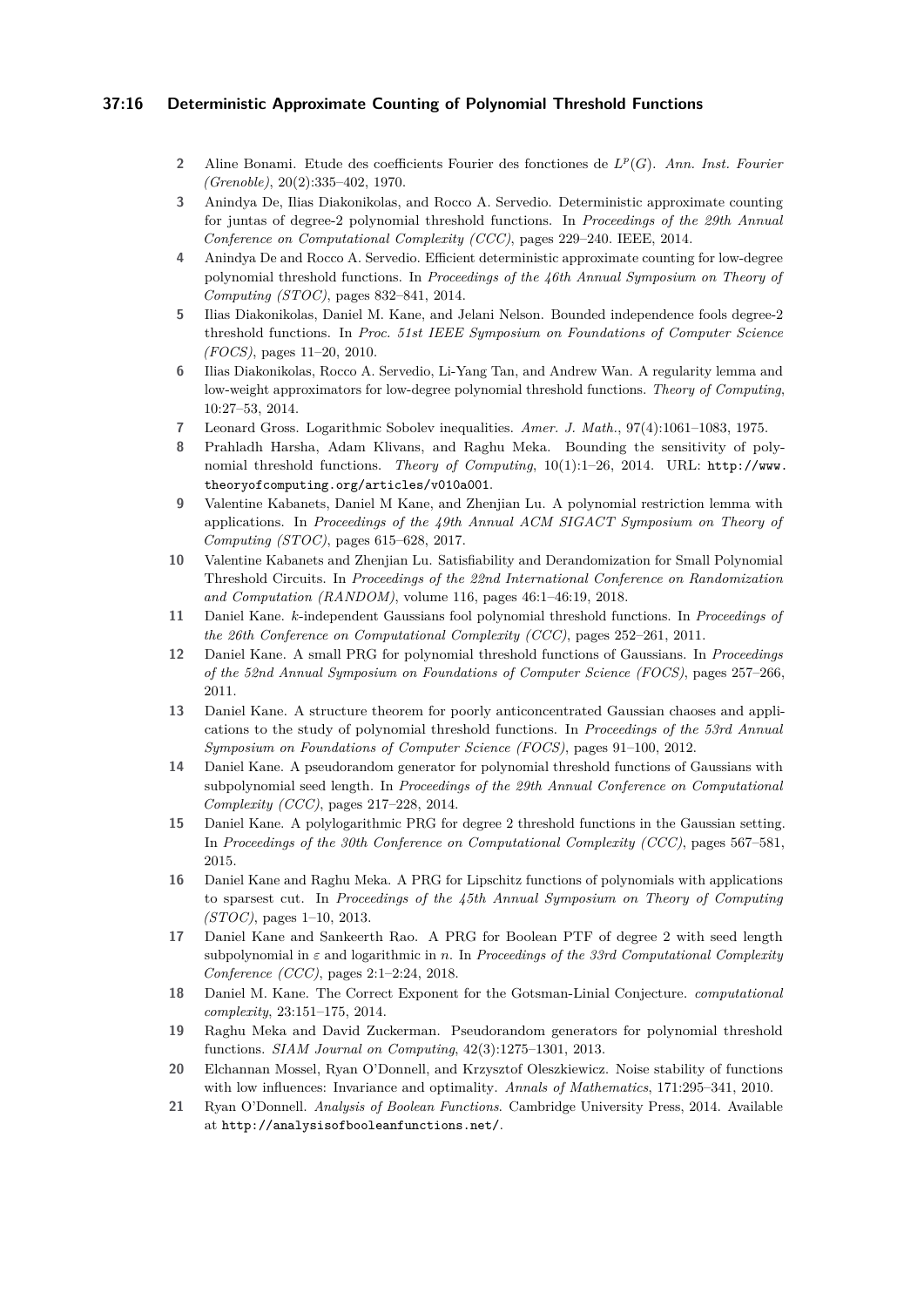- <span id="page-16-1"></span>**22** Ryan O'Donnell, Rocco A. Servedio, and Li-Yang Tan. Fooling Gaussian PTFs via Local Hyperconcentration. In *Proceedings of the 51st Annual Symposium on Theory of Computing (STOC)*, 2020. to appear.
- <span id="page-16-0"></span>**23** Rocco A. Servedio and Li-Yang Tan. Luby-Velickovic-Wigderson Revisited: Improved Correlation Bounds and Pseudorandom Generators for Depth-Two Circuits. In *Proceedings of the 22nd International Conference on Randomization and Computation (RANDOM)*, pages 56:1–56:20, 2018.
- <span id="page-16-4"></span>**24** Salil P. Vadhan. Pseudorandomness. *Foundations and Trends in Theoretical Computer Science*, 7(1-3):1–336, 2012.

# <span id="page-16-2"></span>**A Proof of Fact [6](#page-6-3)**

Let  $p: \{-1,1\}^n \to \mathbb{R}$  be a degree-*d* multilinear polynomial normalized so that  $\text{Var}[p]$  (which is equal to  $\sum_{\emptyset \neq S, |S| \leq d} \hat{p}(S)^2$  equals 1, and let D be a 4*d*-wise uniform distribution over  $\{-1, 1\}^n$ . We consider the mean-zero random variable  $p(z) - \mathbf{E}[p(z)] = p(z) - \hat{p}(\emptyset)$ , where  $z \leftarrow \mathcal{D}$ . We have that  $\mathbf{E}[p(\mathbf{z})] = 0$ ,  $\mathbf{E}[p(\mathbf{z})^2] = \mathbf{Var}_{\mathbf{z}}[p(\mathbf{z})] = \mathbf{Var}_{\mathbf{z}\leftarrow\{-1,1\}^n}[p(\mathbf{z})] = 1$ , and by Corollary [4](#page-6-5) (derandomized (2,4)-Hypercontractivity), we further have that  $\mathbf{E}[p(z)^4] \leq 9^d \mathbf{E}[p(z)^2]^2 = 9^d$ . Fact [6](#page-6-3) now follows from the following simple fact:

 $\blacktriangleright$  **Fact 21** ([\[1\]](#page-14-0), Lemma 3.2). Let A be a real valued random variable satisfying  $\mathbf{E}[A] =$  $\bullet$  **Fact 21** ([1], Lemma 5.2). Let A be a real valued random v<br>0,  $\mathbf{E}[A^2] = 1$  and  $\mathbf{E}[A^4] \leq b$ . Then  $\Pr[A \geq 1/(4\sqrt{b})] \geq 1/(4^{4/3}b)$ .

## **B Proof of Lemma [13](#page-8-1) and Lemma [14](#page-8-2)**

## <span id="page-16-3"></span>**B.1 Proof of Lemma [13](#page-8-1) (derandomized Lemma 5.2 of [\[8\]](#page-15-19): large critical index)**

We express  $p(x)$  as  $q(x) + r(x) + \mathbf{E}[p]$ , where

$$
q(x) = \sum_{S \not\subseteq K} \hat{p}(S) \chi_S(x) \quad \text{and} \quad r(x) = \sum_{\substack{S \subseteq K \\ S \neq \emptyset}} \hat{p}(S) \chi_S(x).
$$

[\[8\]](#page-15-19)'s Lemma 5.2 follows from the following two claims:

**1.** For every constant *c* there is a sufficiently large constant  $C_1$  such that if  $K :=$  $2^{C_1 d} \log(1/\delta)/\tau^2$ , then

<span id="page-16-5"></span>
$$
\mathbf{E}_{\boldsymbol{\rho} \leftarrow \{-1,1\}^K}[\mathbf{Var}(p_{\boldsymbol{\rho}})] \leq \delta \cdot 2^{-cd} \cdot \mathbf{E}_{\boldsymbol{\rho} \leftarrow \{-1,1\}^K}[r(\boldsymbol{\rho})^2].
$$
\n(9)

(This is [\[8\]](#page-15-19)'s Claim 5.6.) Consequently, by Markov's inequality, for all constants *c* and *c* ′ we can again choose  $C_1$  to be sufficiently large to ensure that

<span id="page-16-7"></span><span id="page-16-6"></span>
$$
\Pr_{\leftarrow \{-1,1\}^K} \left[ \mathbf{Var}(p_{\boldsymbol{\rho}}) \le \delta \cdot 2^{-cd} \operatorname*{E}_{\boldsymbol{\rho} \leftarrow \{-1,1\}^K} [r(\boldsymbol{\rho})^2] \right] \ge 1 - 2^{-c'd}.
$$
\n(10)

**2.** There are constants  $b$  and  $b'$  such that

*ρ*←{−1*,*1}*<sup>K</sup>*

$$
\Pr_{\rho \leftarrow \{-1,1\}^K} \left[ \mathbf{E}[p_{\rho}]^2 \ge 2^{-bd} \mathbf{E}_{\rho \leftarrow \{-1,1\}^K} [r(\rho)^2] \right] \ge 2^{-b'd},\tag{11}
$$

which follows from an application of Lemma 5.4 of [\[8\]](#page-15-19).